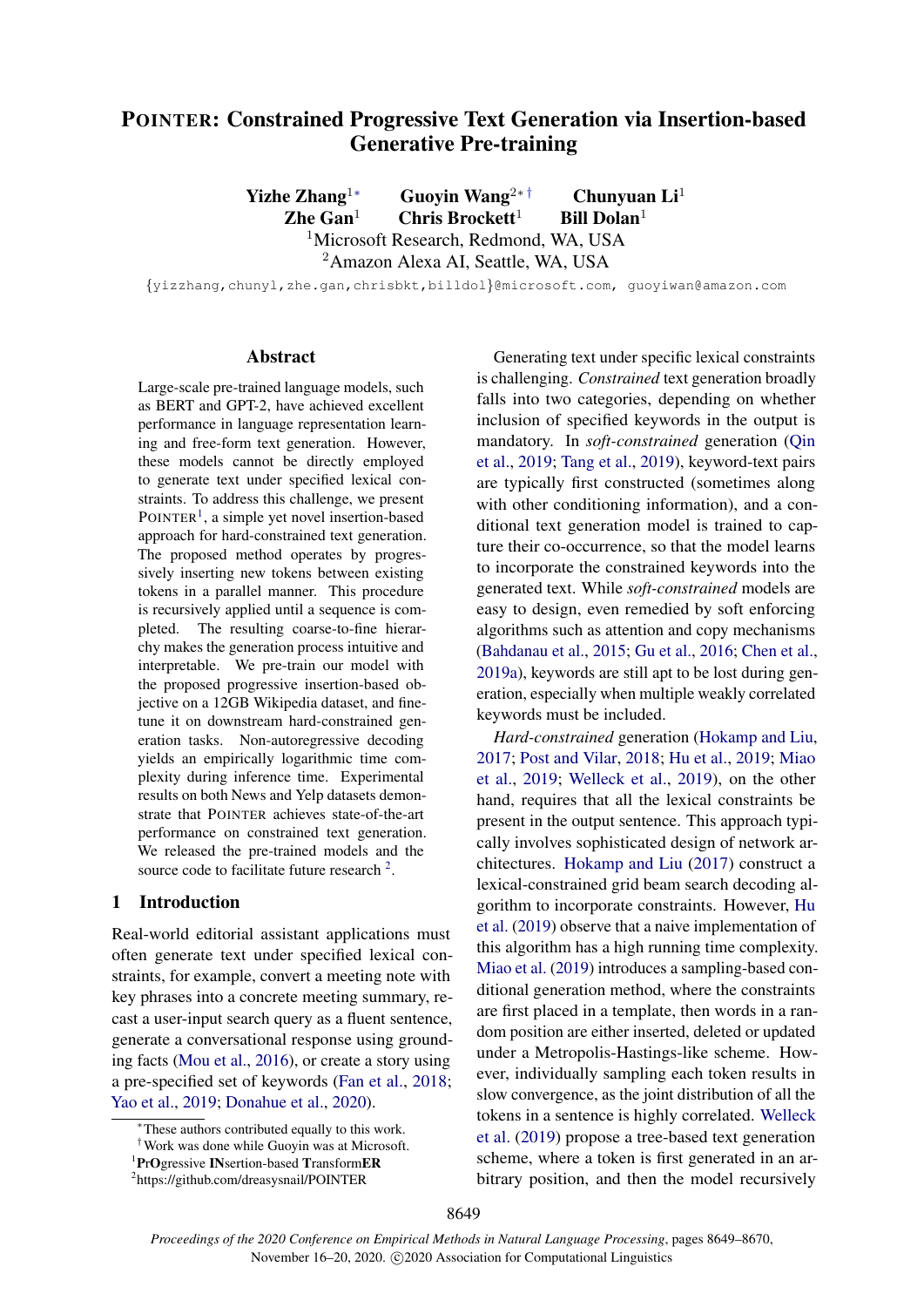<span id="page-1-0"></span>

| Stage    | Generated text sequence                                                                                                           |
|----------|-----------------------------------------------------------------------------------------------------------------------------------|
| $0(X^0)$ | sources sees structure perfectly                                                                                                  |
| $1(X^1)$ | sources <b>company</b> sees <b>change</b> structure perfectly <b>legal</b>                                                        |
| $2(X^2)$ | sources suggested company sees reason change tax structure which perfectly legal.                                                 |
| $3(X^3)$ | <b>ny</b> sources <b>have</b> suggested the company sees <b>no</b> reason to change its tax structure, which are perfectly legal. |
| $4(X^4)$ | my sources have suggested the company sees no reason to change its tax structure, which are perfectly legal.                      |

Table 1: Example of the progressive generation process with multiple stages from the POINTER model. Words in blue indicate newly generated words at the current stage.  $X<sup>i</sup>$  denotes the generated partial sentence at Stage i.  $X<sup>4</sup>$  and  $X<sup>3</sup>$  are the same indicates the end of the generation process. Interestingly, our method allows informative words (*e.g.*, *company, change*) generated before the non-informative words (*e.g.*, *the, to*) generated at the end.

generates words to its left and right, yielding a binary tree. However, the constructed tree may not reflect the progressive hierarchy/granularity from high-level concepts to low-level details. Further, the time complexity of generating a sentence is  $\mathcal{O}(n)$ , like standard auto-regressive methods.

Motivated by the above, we propose a novel nonautoregressive model for hard-constrained text generation, called POINTER (PrOgressive INsertionbased TransformER). As illustrated in Table [1,](#page-1-0) generation of words in POINTER is *progressive*, and *iterative*. Given lexical constraints, POINTER first generates high-level words (*e.g.*, nouns, verbs and adjectives) that bridge the keyword constraints, then these words are used as pivoting points at which to insert details of finer granularity. This process iterates until a sentence is finally completed by adding the least informative words (typically pronouns and prepositions).

Due to the resemblance to the masked language modeling (MLM) objective, BERT[\(Devlin et al.,](#page-9-5) [2019\)](#page-9-5) can be naturally utilized for initialization. Further, we perform large-scale pre-training on a large Wikipedia corpus to obtain a pre-trained POINTER model that which can be readily finetuned on specific downstream tasks.

The main contributions of this paper are summarized as follows. (i) We present POINTER, a novel insertion-based Transformer model for hardconstrained text generation. Compared with previous work, POINTER allows long-term control over generation due to the top-down progressive structure, and enjoys a significant reduction over emperical time complexity from  $\mathcal{O}(n)$  to  $\mathcal{O}(\log n)$  at best. *(ii)* Large-scale pre-training and novel beam search algorithms are proposed to further boost performance. *(iii)* We develop a novel beam search algorithm customized to our approach, further improving the generation quality. (iv) Experiments on several datasets across different domains (including News and Yelp) demonstrates the superiority of POINTER over strong baselines. Our approach is

simple to understand and implement, yet powerful, and can be leveraged as a building block for future research.

### 2 Related Work

Language Model Pre-training Large-scale pretrained language models, such as BERT [\(De](#page-9-5)[vlin et al.,](#page-9-5) [2019\)](#page-9-5), RoBERTa [\(Liu et al.,](#page-9-6) [2019\)](#page-9-6), XLNet [\(Yang et al.,](#page-10-7) [2019\)](#page-10-7), Text-to-text Transformer [\(Raffel et al.,](#page-10-8) [2019\)](#page-10-8) and ELECTRA [\(Clark](#page-9-7) [et al.,](#page-9-7) [2020\)](#page-9-7), have achieved great success on natural language understanding benchmarks. GPT-2 [\(Radford et al.,](#page-10-9) [2018\)](#page-10-9) first demonstrates great potential for leveraging Transformer models in generating realistic text. MASS [\(Song et al.,](#page-10-10) [2019\)](#page-10-10) and BART [\(Lewis et al.,](#page-9-8) [2019\)](#page-9-8) propose methods for sequence-to-sequence pre-training. UniLM [\(Dong et al.,](#page-9-9) [2019\)](#page-9-9) unifies the generation and understanding tasks within a single pre-training scheme. DialoGPT [\(Zhang et al.,](#page-10-11) [2020\)](#page-10-11) and MEENA [\(Adiwardana et al.,](#page-8-2) [2020\)](#page-8-2) focus on opendomain conversations. CTRL [\(Keskar et al.,](#page-9-10) [2019\)](#page-9-10) and Grover [\(Zellers et al.,](#page-10-12) [2019\)](#page-10-12) guide text generation with pre-defined control codes. In addition, recent work has also investigated how to leverage BERT for conditional text generation [\(Chen et al.,](#page-9-11) [2019b;](#page-9-11) [Mansimov et al.,](#page-10-13) [2019;](#page-10-13) [Li et al.,](#page-9-12) [2020\)](#page-9-12). To the best of our knowledge, ours is the first largescale pre-training work for hard-constrained text generation.

Non-autoregressive Generation Many attempts have been made to use non-autoregressive models for text generation tasks. For neural machine translation, the promise of such methods mostly lies in their decoding efficiency. For example, [Gu et al.](#page-9-13) [\(2018\)](#page-9-13) employs a non-autoregressive decoder that generates all the tokens simultaneously. Generation can be further refined with a post-processing step to remedy the conditional independence of the parallel decoding process [\(Lee et al.,](#page-9-14) [2018;](#page-9-14) [Ghazvininejad et al.,](#page-9-15) [2019;](#page-9-15) [Ma et al.,](#page-9-16) [2019;](#page-9-16) [Sun](#page-10-14)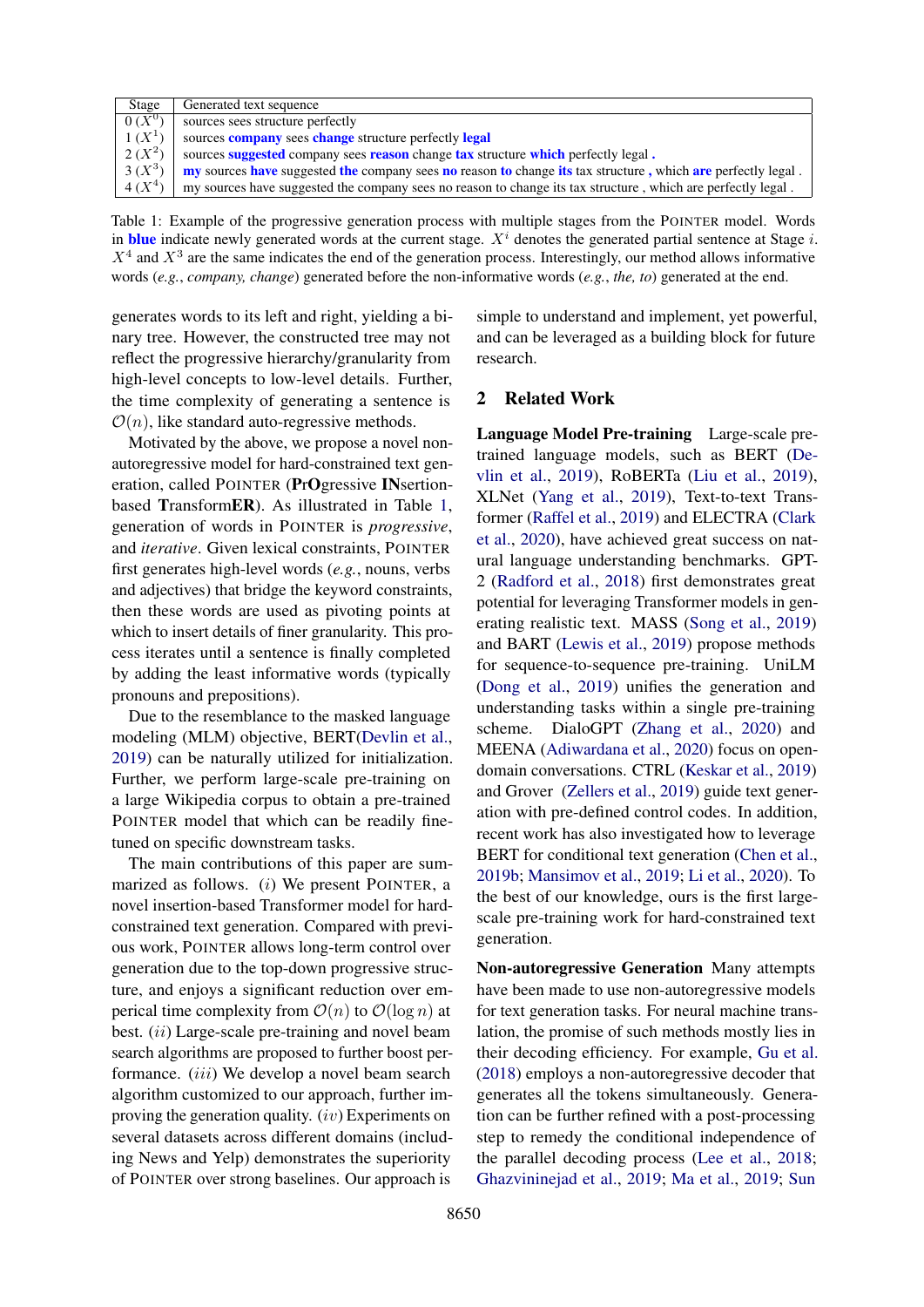[et al.,](#page-10-14) [2019;](#page-10-14) [Kasai et al.,](#page-9-17) [2020\)](#page-9-17). Deconvolutional decoders [\(Zhang et al.,](#page-10-15) [2017;](#page-10-15) [Wu et al.,](#page-10-16) [2019\)](#page-10-16) have also been studied for title generation and machine translation. The Insertion Transformer [\(Stern et al.,](#page-10-17) [2019;](#page-10-17) [Gu et al.,](#page-9-18) [2019;](#page-9-18) [Chan et al.,](#page-8-3) [2019\)](#page-8-3) is a partially autoregressive model that predicts both insertion positions and tokens, and is trained to maximize the entropy over all valid insertions, providing fast inference while maintaining good performance. Our POINTER model hybridizes the BERT and Insertion Transformer models, inheriting the advantages of both, and generates text in a progressive coarse-to-fine manner.

#### 3 Method

#### 3.1 Model Overview

Let  $X = \{x_0, x_1, \dots, x_T\}$  denote a sequence of discrete tokens, where each token  $x_t \in V$ , and V is a finite vocabulary set. For the hard-constrained text generation task, the goal is to generate a complete text sequence  $X$ , given a set of key words  $\hat{X}$  as constraints, where the key words have to be exactly included in the final generated sequence with the same order.

Let us denote the lexical constraints as  $X^0 = \hat{X}$ . The generation procedure of our method can be formulated as a (progressive) sequence of  $K$  stages:  $S = \{X^0, X^1, \dots, X^{K-1}, X^K\}$ , such that for each  $k \in \{1, ..., K\}$ ,  $X^{k-1}$  is a sub-sequence of  $X^k$ . The following stage can be perceived as a finer-resolution text sequence compared to the preceding stage.  $X^K$  is the final generation, under the condition that the iterative procedure is converged  $(i.e., X^{K-1} = X^K).$ 

Table [1](#page-1-0) shows an example of our progressive text generation process. Starting from the lexical constraints  $(X_0)$ , at each stage, the algorithm inserts tokens progressively to formulate the target sequence. At each step, at most one new token can be generated between two existing tokens. Formally, we propose to factorize the distribution according to the *importance* (defined later) of each token:

$$
p(X) = p(X^{0}) \prod_{k=1}^{K} p(X^{k}|X^{k-1})
$$
 (1)

where  $p(X^k | X^{k-1}) = \prod_{x \in X^k - X^{k-1}} p(x | X^{k-1}).$ The more important tokens that form the skeleton of the sentence, such as nouns and verbs, appear in earlier stages, and the auxiliary tokens, such as articles and prepositions, are generated at the later

stages. In contrast, the autoregressive model factorizes the joint distribution of  $X$  in a standard left-toright manner, *i.e.*,  $p(X) = p(x_0) \prod_{t=1}^{T} p(x_t | x_{< t})$ , ignoring the word importance. Though the Insertion Transformer [\(Stern et al.,](#page-10-17) [2019\)](#page-10-17) attempts to implement the progressive generation agenda in [\(1\)](#page-2-0), it does not directly address how to train the model to generate important tokens first.

#### <span id="page-2-1"></span>3.2 Data Preparation

Designing a loss function so that  $(i)$  generating an important token first and  $(ii)$  generating more tokens at each stage that would yield a lower loss would be complicated. Instead, we prepare data in a form that eases model training.

The construction of data-instance pairs reverses the generation process. We construct pairs of text sequences at adjacent stages, *i.e.*,  $(X^{k-1}, X^k)$ , as the model input. Therefore, each training instance  $X$  is broken into a consecutive series of pairs:  $(X^0, X^1), \cdots, (X^{K-1}, X^K)$ , where K is the number of such pairs. At each iteration, the algorithm masks out a proportion of existing tokens  $X^k$  to yield a sub-sequence  $X^{k-1}$ , creating a training instance pair  $(X^{k-1}, X^k)$ . This procedure is iterated until only less than  $c$  ( $c$  is small) tokens are left.

Two properties are desired when constructing data instances:  $(i)$  important tokens should appear in an earlier stage , so that the generation follows a progressive manner;  $(ii)$  the number of stages K is small, thus the generation is fast at inference time.

<span id="page-2-0"></span>Token Importance Scoring We consider three different schemes to assess the importance score of a token: term frequency-inverse document frequency (TF-IDF), part-of-speech (POS) tagging, and Yet-Another-Keyword-Extractor (YAKE) [\(Campos](#page-8-4) [et al.,](#page-8-4) [2018,](#page-8-4) [2020\)](#page-8-5). The TF-IDF score provides the uniqueness and local enrichment evaluation of a token at a corpus level. POS tagging indicates the role of a token at a sequence level. We explicitly assign noun or verb tokens a higher POS tagging score than tokens from other categories. YAKE is a commonly used unsupervised automatic keyword extraction method that relies on statistical features extracted from single documents to select the most important keywords [\(Campos et al.,](#page-8-5) [2020\)](#page-8-5). YAKE is good at extracting common key words, but relatively weak at extracting special nouns (*e.g.*, names), and does not provide any importance level for non-keyword tokens. Therefore, we combine the above three metrics for token importance scor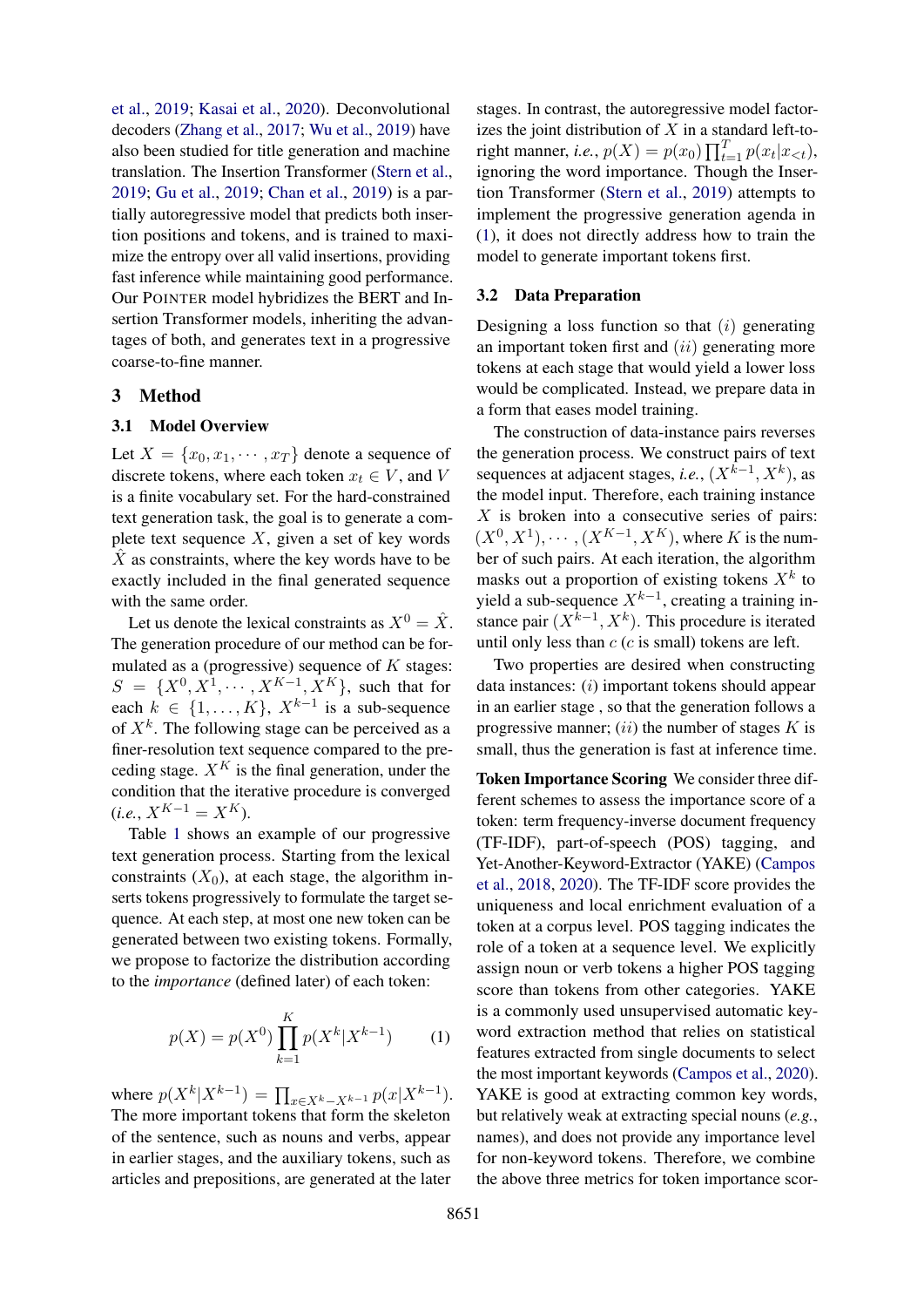ing. Specifically, the overall score  $\alpha_t$  of a token  $x_t$ is defined as  $\alpha_t = \alpha_t^{\text{TF-IDF}} + \alpha_t^{\text{POS}} + \alpha_t^{\text{YAKE}}$ , where  $\alpha_t^{\text{TF-IDF}}$ ,  $\alpha_t^{\text{POS}}$  and  $\alpha_t^{\text{YAKE}}$  represent the TF-IDF, POS tagging and YAKE scores (each is rescaled to  $[0, 1]$ ), respectively.

Additionally, stop words are manually assigned a low importance score. If a token appears several times in a sequence, the latter occurrences are assigned a decayed importance score to prevent the model from generating the same token multiple times in one step at inference time. We note that our choice of components of the importance score is heuristic. It would be better to obtain an unbiased/oracle assessment of importance, which we leave for future work.

DP-based Data Pair Construction Since we leverage the Insertion-based Transformer, which allows at most one new token to be generated between each two existing tokens, sentence length at most doubles at each iteration. Consequently, the optimal number of iterations K is  $log(T)$ , where T is the length of the sequence. Therefore, generation efficiency can be optimized by encouraging more tokens to be discarded during each masking step when preparing the data. However, masking positional interleaving tokens ignores token importance, and thus loses the property of progressive planning from high-level concepts to low-level details at inference time. In practice, sequences generated by such an approach can be less semantically consistent as less important tokens occasionally steer generation towards random content.

We design an approach to mask the sequence by considering both token importance and efficiency using dynamic programming (DP). To accommodate the nature of insertion-based generation, the masking procedure is under the constraint that no consecutive tokens can be masked at the same stage. Under such a condition, we score each token and select a subset of tokens that add up to the highest score (all scores are positive). This allows the algorithm to adaptively choose as many high scored tokens as possible to mask.

Formally, as an integer linear programming problem [\(Richards and How,](#page-10-18) [2002\)](#page-10-18), the objective is to find an optimal masking pattern  $\Phi =$  $\{\phi_1, \dots, \phi_T\}$ , where  $\phi_t \in \{0, 1\}$ , and  $\phi_t = 1$  represents discarding the corresponding token  $x_t$ , and  $\phi_t = 0$  indicates  $x_t$  remains. For a sequence X',

#### <span id="page-3-1"></span>Algorithm 1 DP-based Data Pair Construction.

- 1: **Input:** A sequence of discrete tokens  $X = \{x_1 \cdots, x_T\}$ and its corresponding score list { $\alpha_{\text{max}} - \alpha_1, \cdots, \alpha_{\text{max}} \alpha_T$ }
- 2: **Output:** Masking pattern  $\Phi = {\phi_1, \cdots, \phi_T}$
- 3: Initialization: Accumulating scores  $s_1 \leftarrow \alpha_{\text{max}} \alpha_1$ and  $s_2 \leftarrow \max(\alpha_{\max} - \alpha_1, \alpha_{\max} - \alpha_2)$ ; position tracker  $p_1 \leftarrow -\inf$  and  $p_2 \leftarrow -\inf$ ;  $\Phi = 0$ 4: while  $t \leq T$  do
- 5:  $s_t \leftarrow \max(s_{t-2} + \alpha_{\max} \alpha_t, s_{t-1})$
- 6: **if**  $s_t = s_{t-1}$  then  $p_t \leftarrow t 1$
- 7: else  $p_t \leftarrow t 2$
- 8: end if 9:  $t \leftarrow t + 1$
- 10: end while
- 11: if  $s_T = s_{T-1}$  then  $t \leftarrow T-1$
- 12: else  $t \leftarrow T 2, \phi_T \leftarrow 1$
- 13: end if
- 14: while  $t \geq 1$  do
- 15:  $\phi_t \leftarrow 1, t \leftarrow p_t$
- 16: end while

the objective can be formulated as:

<span id="page-3-0"></span>
$$
\max \sum_{t=1}^{T} \phi_t(\alpha_{\max} - \alpha_t),
$$
  
s.t.  $\phi_t \phi_{t+1} \neq 1, \forall t$  (2)

where  $\alpha_{\text{max}} = \max_t {\alpha_t}$ . Though solving Eq. [\(2\)](#page-3-0) is computationally expensive, one can resort to an analogous problem for a solution, the socalled *House Robbery Problem*, a variant of *Maximum Subarray Problem* [\(Bentley,](#page-8-6) [1984\)](#page-8-6), where a professional burglar plans to rob houses along a street and tries to maximize the outcome, but cannot break into two adjacent houses without triggering an alarm. This can be solved using dynamic programming [\(Bellman,](#page-8-7) [1954\)](#page-8-7) (also known as *Kadane's algorithm* [\(Gries,](#page-9-19) [1982\)](#page-9-19)) as shown in Algorithm [1.](#page-3-1)

#### 3.3 Model Training

Stage-wise Insertion Prediction With all the data-instance pairs  $(X^{k-1}, X^k)$  created as described above as the model input, we optimize the following objective:

<span id="page-3-2"></span>
$$
\mathcal{L} = -\log p(X^k | X^{k-1})
$$
\n
$$
= -\sum_{x \in X^+} \log p(x | \Phi^{k-1}, X^{k-1}) p(\Phi^{k-1} | X^{k-1}),
$$
\n(3)

where  $X^+ \triangleq X^k - X^{k-1}$ , and  $\Phi^{k-1}$  denotes an indicator vector in the  $k$ -th stage, representing whether an insertion operation is applied in a slot.

As illustrated in Figure [1,](#page-4-0) while the MLM objective in BERT only predicts the token of a masked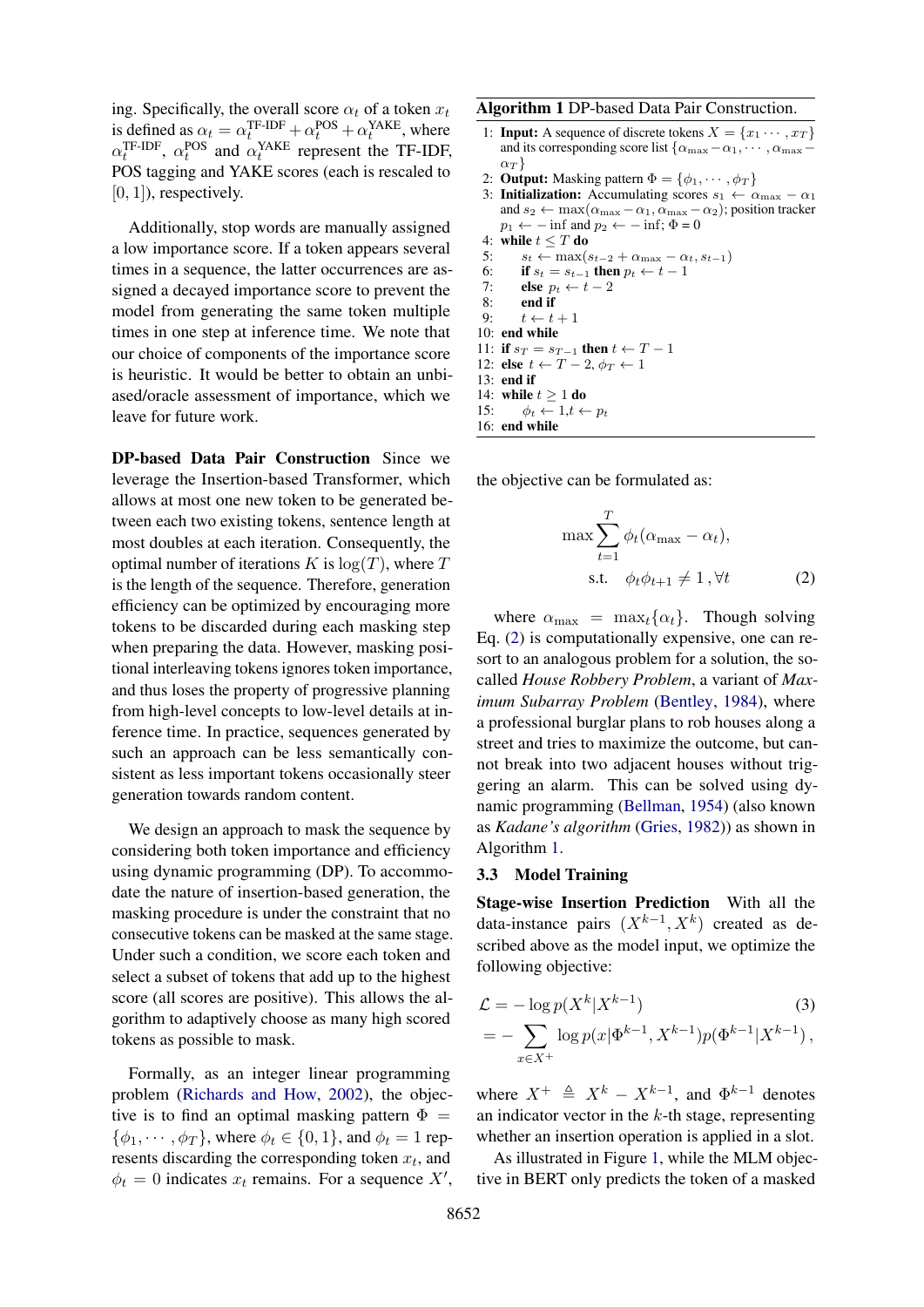<span id="page-4-0"></span>

Figure 1: Illustration of the generation process ( $X^0 \rightarrow$ X) of the proposed POINTER model. At each stage, the Insertion Transformer module generates either a regular token or a special [NOI] token for each gap between two existing tokens . The generation stops when all the gaps predict [NOI]. The data preparation process reverses the above generative process.

placeholder, our objective comprises both  $(i)$  likelihood of an insertion indicator for each slot (between two existing tokens), and  $(ii)$  the likelihood of each new token conditioning on the activated slot. To handle this case, we expand the vocabulary with a special no-insertion token [NOI]. During inference time, the model can predict either a token from the vocabulary to insert, or an [NOI] token indicating no new token will be inserted at a certain slot at the current stage. By utilizing this special token, the two objectives are merged. Note that the same insertion transformer module is re-used at different stages. We empirically observed that the model can learn to insert different words at different stages; it presumably learns from the completion level (how discontinuous the context is) of the current context sequence to roughly estimate the progress up to that point.

During inference time, once in a stage  $(X^k)$ , all the slots predict [NOI] for the next stage, the generation procedure is converged and  $X<sup>k</sup>$  is the final output sequence. Note that to account for this final stage  $X^k$ , during data preparation we incorporate an  $(X, N)$  pair for each sentence in the training data, where  $N$  denotes a sequence of [NOI] with the same length of  $X$ . To enable the model to insert at the beginning and end of the sequence, an [SOS] token and an [EOS] token are added in the beginning and at the end of each sentence, respectively.

In light of the similarity with the MLM objective, we use BERT model to initialize the Insertion Transformer module.

Large-scale Pre-training In order to provide a general large-scale pretrained model that can benefit various downstream tasks with fine-tuning, we train a model on the massive publicly available English Wiki dataset, which covers a wide range of topics. The Wiki dataset is first preprocessed according to Sec. [3.2.](#page-2-1) We then initialize the model with BERT, and perform model training on the processed data using our training objective [\(3\)](#page-3-2). After pre-training, the model can be used to generate an appropriate sentence with open-domain keyword constraints, in a tone that represents the Wiki style. In order to adapt the pre-trained model to a new domain (*e.g.*, News and Yelp reviews), the pre-trained model is further fine-tuned on new datasets, which empirically demonstrates better performance than training the model on the target domain alone.

#### 3.4 Inference

During inference time, starting from the given lexical constraint  $X^0$ , the proposed model generates text stage-by-stage using greedy search or top-K sampling [\(Fan et al.,](#page-9-0) [2018\)](#page-9-0), by applying the Insertion Transformer module repeatedly until no additional token is generated. If a [NOI] token is generated, it is deleted at the next round.

Inner-Layer Beam Search According to [\(3\)](#page-3-2), all new tokens are simultaneously generated based on the existing tokens at the previous stage. Despite of being fully parallel, like BERT [\(Yang et al.,](#page-10-7) [2019\)](#page-10-7) and NAT [\(Ghazvininejad et al.,](#page-9-15) [2019;](#page-9-15) [Kasai et al.,](#page-9-17) [2020\)](#page-9-17) this approach suffers from a conditional independence problem in which the predicted tokens are conditional-independently generated and are agnostic of each other. This can result in generating repeating or inconsistent new tokens at each generation round.<sup>[3](#page-4-1)</sup>

To address this weak-dependency issue, we perform a modified beam search algorithm for decoding. Specifically, at stage  $k$ , suppose the existing tokens from last stage are  $X^{k-1} = \{x_1^{k-1}, \cdots, x_{T_{k-1}}^{k-1}\}\$ , where  $T_{k-1}$  is the length of  $X^{k-1}$ . For predicting next stage  $X^k$ , there will be  $T_{k-1}$  available slots. A naive approach to perform beam search would be to maintain a priority queue of top  $B$  candidate token series predictions when moving from the leftmost slot to the rightmost slot. At the  $t$ -th move, the priority queue contains top  $B$  sequences

<span id="page-4-1"></span><sup>3</sup> For example, from an existing token "*and*", the model generates "*clean and clean*".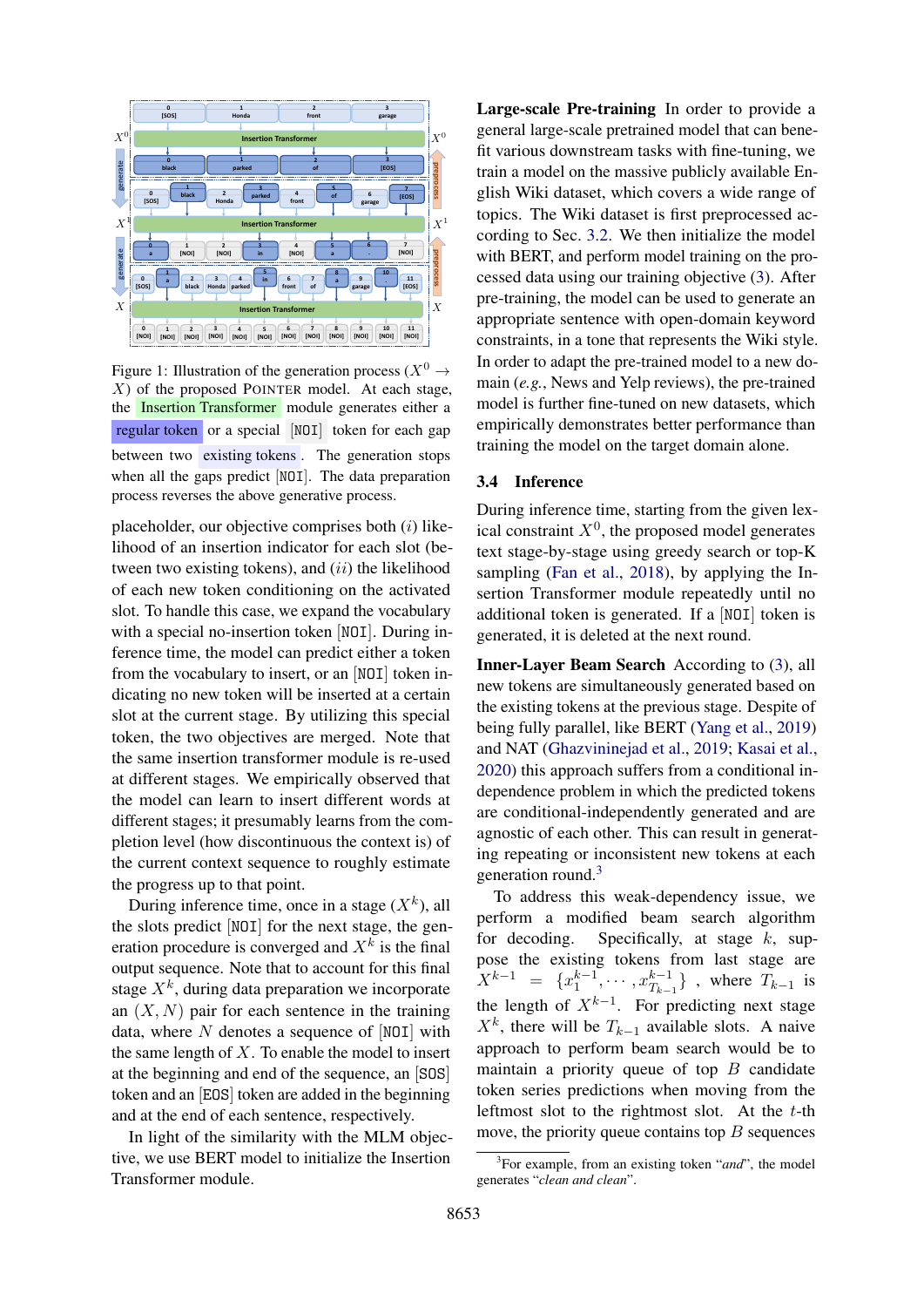for existing predicted tokens:  $(s_1^{(b)})$  $\binom{b}{1}, \cdots, s_{t-1}^{(b)}$  $_{t-1}^{(0)}$ ), where  $s_i^{(b)}$  $i^{(0)}$  denotes the predicted token for the *i*-th slot in the *b*-th  $(b \in \{1, \cdots, B\})$  sequence. The model then evaluates the likelihood of each item (including [NOI]) in the vocabulary for the slot  $s_t$ , by computing the likelihood of  $(s_1^{(b)}$  $\binom{b}{1}, x_1^{k-1}, \cdots, s_{t-1}^{(b)}$  $t_{t-1}^{(b)}, x_{t-1}^{k-1}, s_t, x_t^{k-1}, [\texttt{NOI}], \cdots,$ [NOI], $x_{T_h}^{k-1}$  $T_{k-1}^{k-1}$ ). This is followed by a ranking step to select the top  $B$  most likely series among the  $VB$ series to grow. However, such a naive approach is expensive, as the runtime complexity takes  $\mathcal{O}(T B V)$  evaluations.

Instead, we approximate the search by constraining it in a narrow band. We design a customized beam search algorithm for our model, called *innerlayer beam search* (ILBS). This method applies an approximate local beam search at each iteration to find the optimal stage-wise decoding. At the  $t$ -th slot, ILBS first generates top  $B$  token candidates by applying one evaluation step based on existing generation. Prediction is limited to these top B token candidates, and thus the beam search procedure as described above is applied on the narrow band of  $B$  instead of the full vocabulary  $V$ . This reduces the computation to  $\mathcal{O}(TB^2)$ .

## 4 Experiments

We evaluate the POINTER model on constrained text generation over News and Yelp datasets. Details of the datasets and experimental results are provided in the following sub-sections. The pretrained models and the source code are available at Github<sup>[4](#page-5-0)</sup>.

#### 4.1 Experimental Setup

Datasets and Pre-processing We evaluate our model on two datasets. The *EMNLP2017 WMT News dataset*[5](#page-5-1) contains 268,586 sentences, and we randomly pick 10k sentences as the validation set, and 1k sentences as the test set. The *Yelp English review dataset* is from [Cho et al.](#page-9-20) [\(2018\)](#page-9-20), which contains 160k training examples, 10k validation examples and 1k test examples. These two datasets vary in sentence length and domain, enabling the assessment of our model in different scenarios.

The English Wikipedia dataset we used for pretraining is first pre-processed into a set of natural sentences, with maximum sequence length of 64 tokens, which results in 1.99 million sentences for model training in total (12.6 GB raw text). On average, each sentence contains 27.4 tokens.

For inference, we extract the testing lexical constraints for all the compared methods using the 3rd party extracting tool YAKE<sup>[6](#page-5-2)</sup>. The maximum length of the lexical constraints we used for News and Yelp is set to 4 and 7, respectively, to account the average length for News (27.9  $\approx$  4  $\times$  2<sup>3</sup>) and Yelp  $(50.3 \approx 7 \times 2^3)$ , as we would hope the generation can be done within 4 stages.

Baselines We compare our model with two stateof-the-art methods for hard-constrained text generation: (i) Non-Monotonic Sequential Text Gen-eration (NMSTG) [\(Welleck et al.,](#page-10-6) [2019\)](#page-10-6), and (ii) Constrained Sentence Generation by Metropolis-Hastings Sampling (CGMH) [\(Miao et al.,](#page-10-5) [2019\)](#page-10-5). We also compared with an autoregressive softconstraint baseline[\(Gao et al.,](#page-9-21) [2020\)](#page-9-21). Note that the Insertion Transformer [\(Stern et al.,](#page-10-17) [2019\)](#page-10-17) focuses on machine translation rather than hard-constrained generation task, and therefore is not considered for comparison. Other methods based on grid beam search typically have long inference time, and they only operate on the inference stage; these are also excluded from comparison. For all compared system, we use the default settings suggested by the authors, the models are trained until the evaluation loss does not decrease. More details are provided in the Appendix.

Experiment Setups We employ the tokenizer and model architecture from BERT-base and BERTlarge models for all the tasks. BERT models are used as our model initialization. Each model is trained until the validation loss is no longer decreasing. We use a learning rate of 3e-5 without any warming-up schedule for all the training procedures. The optimization algorithm is Adam [\(Kingma and Ba,](#page-9-22) [2015\)](#page-9-22). We pre-train our model on the Wiki dataset for 2-4 epochs, and fine-tune on the News and Yelp datasets for around 10 epochs.

Evaluation Metrics Following [Zhang et al.](#page-10-11) [\(2020\)](#page-10-11), we perform automatic evaluation using commonly adopted text generation metrics, including BLEU [\(Papineni et al.,](#page-10-19) [2002\)](#page-10-19), METEOR [\(Lavie](#page-9-23) [and Agarwal,](#page-9-23) [2007\)](#page-9-23), and NIST [\(Doddington,](#page-9-24) [2002\)](#page-9-24). Following [\(Kann et al.,](#page-9-25) [2018\)](#page-9-25), to assess the coherence of generated sentences, we also report the perplexity over the test set using pre-trained GPT-2

<span id="page-5-0"></span><sup>4</sup> https://github.com/dreasysnail/POINTER

<span id="page-5-1"></span><sup>5</sup><http://www.statmt.org/wmt17/>

<span id="page-5-2"></span><sup>6</sup><https://github.com/LIAAD/yake>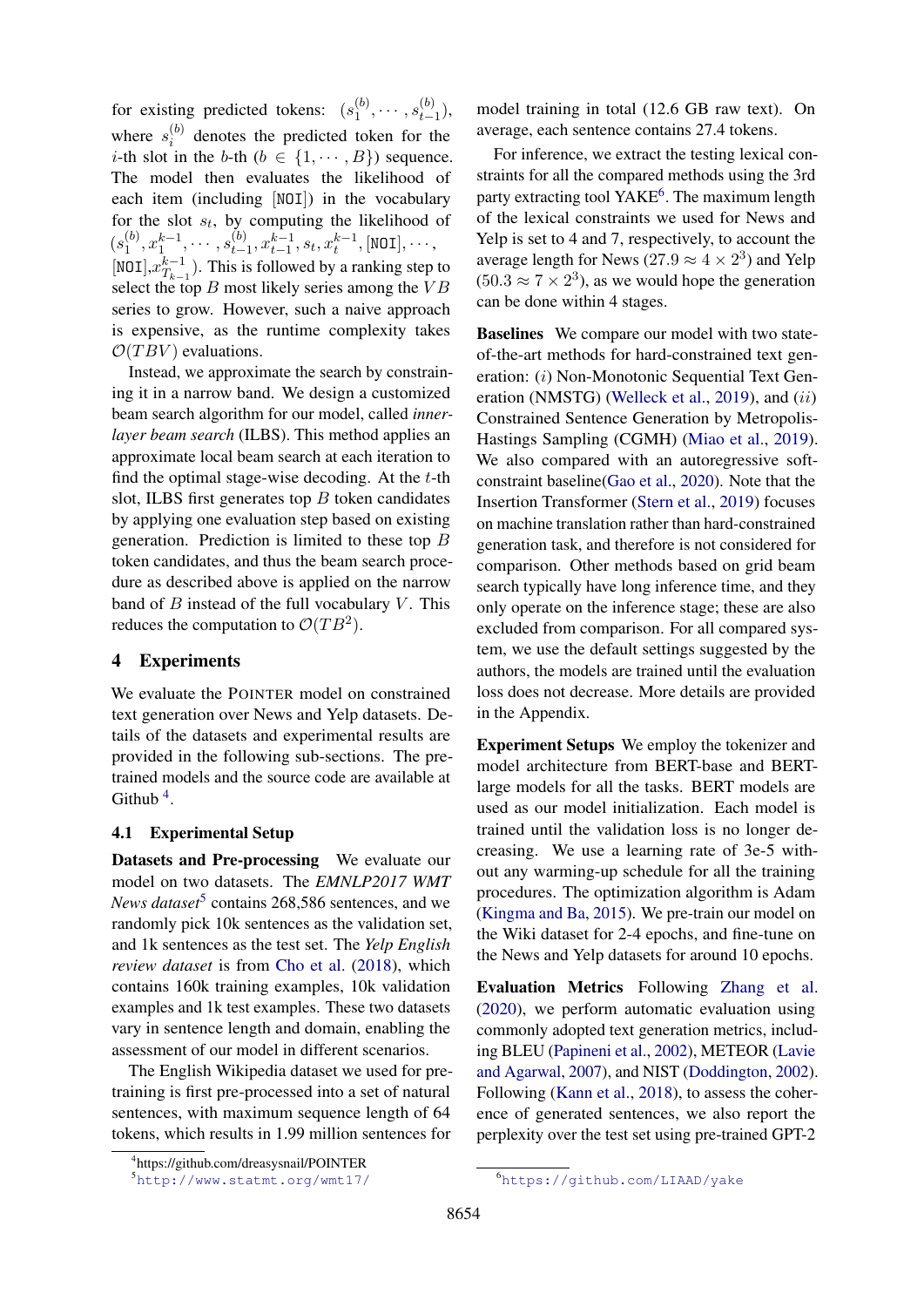<span id="page-6-1"></span>

| <b>News</b> dataset   |       | <b>NIST</b> | <b>BLEU</b> |          | <b>METEOR</b> | Entropy |        | Dist   | PPL.  | Avg. Len. |
|-----------------------|-------|-------------|-------------|----------|---------------|---------|--------|--------|-------|-----------|
| Method                | $N-2$ | $N-4$       | $B-2$       | $B-4$    |               | $E-4$   | $D-1$  | $D-2$  |       |           |
| <b>CGMH</b>           | 1.60  | 1.61        | 7.09%       | $1.61\%$ | 12.55%        | 9.32    | 16.60% | 70.55% | 189.1 | 14.29     |
| <b>NMSTG</b>          | 2.70  | 2.70        | 10.67%      | 1.58%    | 13.56%        | 10.10   | 11.09% | 65.96% | 171.0 | 27.85     |
| Greedy (base)         | 2.90  | 2.80        | 12.13%      | $1.63\%$ | 15.66%        | 10.41   | 5.89%  | 39.42% | 97.1  | 47.40     |
| Greedy (+Wiki,base)   | 3.04  | 3.06        | 13.01%      | 2.51%    | 16.38%        | 10.22   | 11.10% | 57.78% | 56.7  | 31.32     |
| ILBS (+Wiki,base)     | 3.20  | 3.22        | 14.00%      | 2.99%    | 15.71%        | 9.86    | 13.17% | 61.22% | 66.4  | 22.59     |
| Greedy (+Wiki, large) | 3.28  | 3.30        | 14.04%      | $3.04\%$ | 15.90%        | 10.09   | 12.23% | 60.86% | 54.7  | 27.99     |
| Human oracle          |       |             |             |          |               | 10.05   | 11.80% | 62.44% | 47.4  | 27.85     |
|                       |       |             |             |          |               |         |        |        |       |           |
| <b>Yelp</b> dataset   |       | <b>NIST</b> | <b>BLEU</b> |          | <b>METEOR</b> | Entropy |        | Dist   | PPL.  | Avg. Len. |
| Method                | $N-2$ | $N-4$       | $B-2$       | $B-4$    |               | $E-4$   | $D-1$  | $D-2$  |       |           |
| <b>CGMH</b>           | 0.50  | 0.51        | 4.53%       | 1.45%    | 11.87%        | 9.48    | 12.18% | 57.10% | 207.2 | 16.70     |
| <b>NMSTG</b>          | 1.11  | 1.12        | 10.06%      | 1.92%    | 13.88%        | 10.09   | 8.39%  | 50.80% | 326.4 | 27.92     |
| Greedy (base)         | 2.15  | 2.15        | 11.48%      | 2.16%    | 17.12%        | 11.00   | 4.19%  | 31.42% | 99.5  | 87.30     |
| Greedy (+Wiki,base)   | 3.27  | 3.30        | 15.63%      | $3.32\%$ | 16.14%        | 10.64   | 7.51%  | 46.12% | 71.9  | 48.22     |
| ILBS (+Wiki,base)     | 3.34  | 3.38        | 16.68%      | 3.65%    | 15.57%        | 10.44   | 9.43%  | 50.66% | 61.0  | 35.18     |
| Greedy (+Wiki, large) | 3.49  | 3.53        | 16.78%      | $3.79\%$ | 16.69%        | 10.56   | 6.94%  | 41.2%  | 55.5  | 48.05     |
|                       |       |             |             |          |               |         |        |        |       |           |

Table 2: Automatic evaluation results on the News (upper) and Yelp (lower) dataset. ILBS denotes beam search. "+Wiki" denotes fine-tuning on the Wiki-pretrained model. "base/large" represents the greedy generation from a based(110M)/large(340M) model. "Human" represents the held-out human reference.

medium (large) model<sup>[7](#page-6-0)</sup>. We use Entropy [\(Zhang](#page-10-20) [et al.,](#page-10-20) [2018\)](#page-10-20) and Dist-n [\(Li et al.,](#page-9-26) [2016\)](#page-9-26) to evaluate lexical diversity.

<span id="page-6-2"></span>

| Keywords                             | estate pay stay policy                                                                                                                                                      |
|--------------------------------------|-----------------------------------------------------------------------------------------------------------------------------------------------------------------------------|
| <b>CGMH</b>                          | an economic <b>estate</b> developer that could <b>pay</b><br>for it is that a <b>stay policy</b> .                                                                          |
| <b>NMSTG</b>                         | as <b>estate</b> owners, they cannot <b>pay</b> for house-<br>holds for hundreds of middle - income property<br>, buyers <b>stay</b> in retail <b>policy</b> .              |
| <b>POINTER</b><br>(Greedy,<br>base)  | if you buy new buildings from real <b>estate</b> com-<br>pany, you may have to <b>pay</b> down a mortgage<br>and <b>stay</b> with the <b>policy</b> for financial reasons.  |
| <b>POINTER</b><br>(ILBS,<br>base)    | but no matter what foreign buyers do, real<br>estate agents will have to pay a small fee to<br>stay consistent with the <b>policy</b> .                                     |
| <b>POINTER</b><br>(Greedy,<br>Large) | but it would also be required for <b>estate</b> agents,<br>who must <b>pay</b> a larger amount of cash but <b>stay</b><br>with the same <b>policy</b> for all other assets. |

Table 3: Generated examples from the News dataset.

#### 4.2 Experimental Results

News Generation We first conduct experiments on the News dataset to generate sentences from 4 lexical constraints. Quantitative results are summarized in Table [2](#page-6-1) (upper). Some qualitative examples including the progressive generations at each stage are provided in Table [3](#page-6-2) and Appendix [B.](#page-11-0) POINTER is able to take full advantage of BERT initialization and Wiki pre-training to improve relevance scores (NIST, BLEU and METEOR). Lever-

<span id="page-6-4"></span>

|                                      | Keywords joint great food great drinks greater staff                                                                                                                                                                                                                                                                                                           |
|--------------------------------------|----------------------------------------------------------------------------------------------------------------------------------------------------------------------------------------------------------------------------------------------------------------------------------------------------------------------------------------------------------------|
| CGMH                                 | very cool <b>joint</b> with <b>great food</b> , <b>great drinks</b><br>and even <b>greater staff</b> . ! .                                                                                                                                                                                                                                                     |
| <b>NMSTG</b>                         | awesome <b>joint great</b> service. <b>great food</b><br>great <b>drinks</b> , good to <b>greater</b> and great <b>staff</b> !                                                                                                                                                                                                                                 |
| <b>POINTER</b><br>(Greedy,<br>base)  | my favorite local <b>joint</b> around old town. <b>great</b><br>atmosphere, amazing <b>food</b> , delicious and deli-<br>cious coffee, <b>great</b> wine selection and delicious<br>cold <b>drinks</b> , oh and maybe even a <b>greater</b> pa-<br>tio space and energetic front desk <b>staff</b> .                                                           |
| <b>POINTER</b><br>(ILBS,<br>base)    | the best breakfast <b>joint</b> in charlotte. <b>great</b> ser-<br>vice and amazing <b>food</b> they have <b>great</b> selec-<br>tion of <b>drinks</b> that suits the <b>greater</b> aesthetic<br>of the <b>staff</b> .                                                                                                                                        |
| <b>POINTER</b><br>(Greedy,<br>Large) | this is the new modern breakfast <b>joint</b> to be<br>found around the area. <b>great</b> atmosphere, cen-<br>tral location and excellent <b>food</b> nice variety of<br>selections. <b>great</b> selection of local craft beers<br>, good <b>drinks</b> . quite cheap unless you ask for<br>greater price . very friendly patio and fun staff<br>. love it ! |

Table 4: Generated examples from the Yelp dataset.

aging the ILBS or using a larger model further improves most automatic metrics we evaluated <sup>[8](#page-6-3)</sup>. For diversity scores, as CGMH is a sampling-based method in nature, it achieves the highest Dist-n scores (even surpasses human score). We observed that the length of generated sentences, the diversity scores and the GPT-2 perplexity from POINTER are close to human oracle.

Yelp Generation We further evaluate our method

<span id="page-6-0"></span><sup>7</sup><https://github.com/openai/gpt-2>

<span id="page-6-3"></span><sup>&</sup>lt;sup>8</sup>The ILBS for larger models performs similarly to greedy decoding, and thus is omitted from comparison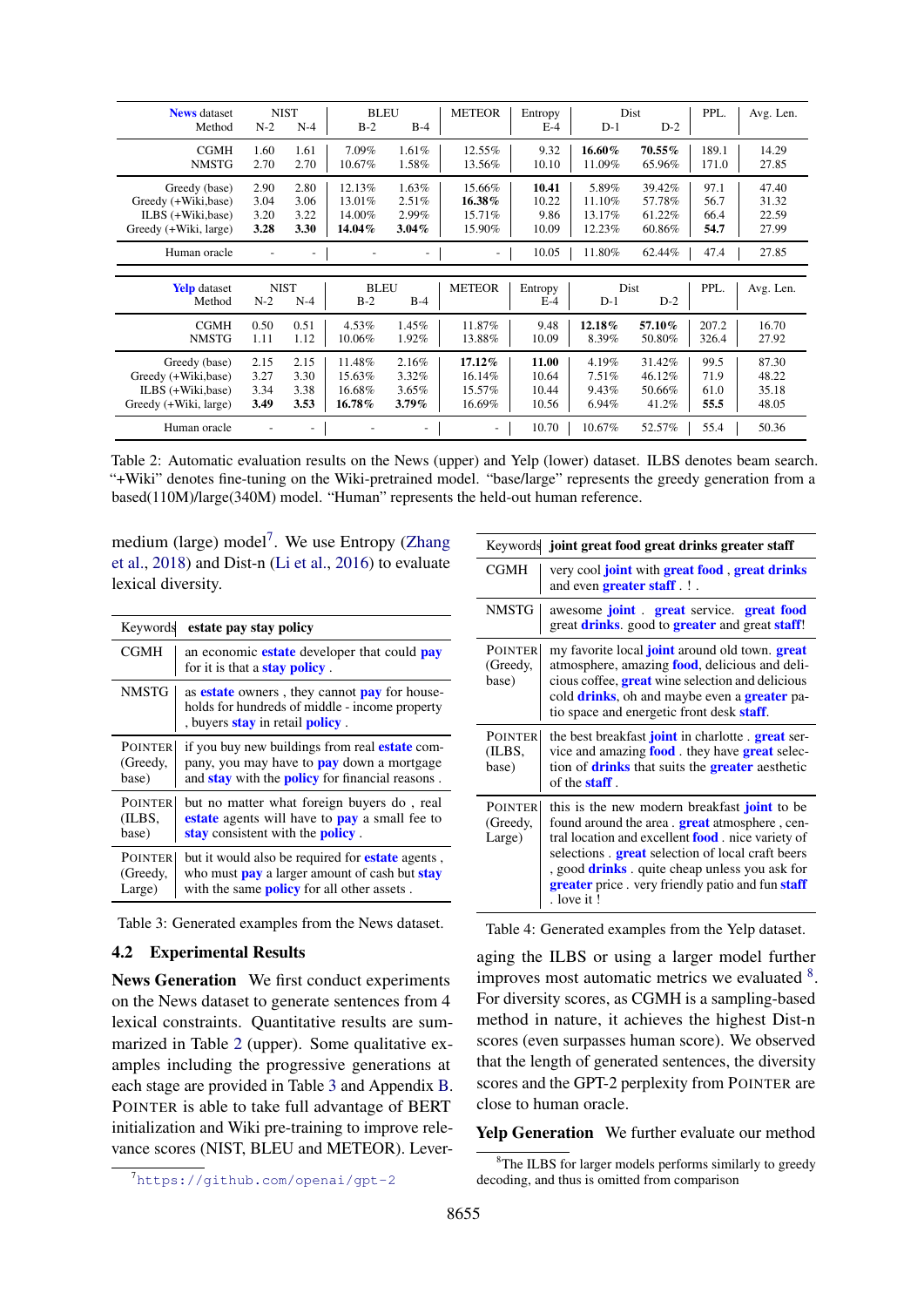<span id="page-7-0"></span>

| <b>Semantics:</b> A and B, which is more semantically meaningful and consistent? |                |                   |                             |                                                                |                   |                |                   |                             |
|----------------------------------------------------------------------------------|----------------|-------------------|-----------------------------|----------------------------------------------------------------|-------------------|----------------|-------------------|-----------------------------|
| News dataset                                                                     |                |                   |                             |                                                                |                   | Yelp dataset   |                   |                             |
| System A                                                                         | Neutral        |                   | System B                    | System A                                                       |                   | Neutral        |                   | System B                    |
| $60.9\%$<br>POINTER(base)<br>POINTER(base)<br>55.2%                              | 17.4%<br>21.7% | 21.8%<br>23.1%    | <b>CGMH</b><br><b>NMSTG</b> | POINTER(base)<br>POINTER(base)                                 | 59.8%<br>57.5%    | 17.3%<br>23.0% | 23.0%<br>19.6%    | <b>CGMH</b><br><b>NMSTG</b> |
| 21.7%<br>POINTER(base)                                                           | 21.4%          | 56.9%             | Human                       | POINTER(base)                                                  | 26.8%             | 25.9%          | 47.3%             | Human                       |
|                                                                                  |                |                   |                             | <b>Fluency:</b> A and B, which is more grammatical and fluent? |                   |                |                   |                             |
|                                                                                  | News dataset   |                   |                             |                                                                |                   | Yelp dataset   |                   |                             |
| System A                                                                         | Neutral        |                   | System B                    | System A                                                       |                   | Neutral        |                   | System B                    |
| 57.7%<br>POINTER(base)<br>POINTER(base)<br>52.7%                                 | 19.9%<br>24.1% | 22.4%<br>23.2%    | <b>CGMH</b><br><b>NMSTG</b> | POINTER(base)<br>POINTER(base)                                 | 54.2%<br>59.0%    | 20.0%<br>22.8% | 25.8%<br>18.2%    | <b>CGMH</b><br><b>NMSTG</b> |
| $16.6\%$<br>POINTER(base)                                                        | 20.0%          | 63.4%             | Human                       | POINTER(base)                                                  | 24.0%             | 26.1%          | 49.9%             | Human                       |
|                                                                                  |                |                   |                             | <b>Informativeness:</b> A and B, which is more informative?    |                   |                |                   |                             |
| News dataset                                                                     |                |                   |                             |                                                                | Yelp dataset      |                |                   |                             |
| System A                                                                         | Neutral        |                   | System B                    | System A                                                       |                   | Neutral        |                   | System B                    |
| 70.4%<br>POINTER(base)<br>POINTER(base)<br>57.7%                                 | 12.8%<br>18.7% | 16.8 $%$<br>23.6% | <b>CGMH</b><br><b>NMSTG</b> | POINTER(base)<br>POINTER(base)                                 | $69.9\%$<br>65.2% | 10.9%<br>18.1% | 19.3 $%$<br>16.7% | <b>CGMH</b><br><b>NMSTG</b> |
| 31.7%<br>POINTER(base)                                                           | 19.0%          | 49.4%             | Human                       | POINTER(base)                                                  | 32.8%             | 19.0%          | 48.2%             | Human                       |

Table 5: **Human Evaluation** on two datasets for semantic consistency, fluency and informativeness, showing preferences (%) for our POINTER(base) model vis-a-vis baselines and real human responses. Numbers in bold ` indicate the most preferred systems. Differences in mean preferences are statistically significant at  $p \le 0.00001$ .

on the Yelp dataset, where the goal is to generate a long-form text from more constraints. Generating a longer piece of text with more lexical constraints is generally more challenging, since the model needs to capture the long-term dependency structure from the text, and effectively conjure up with a plan to realize the generation. Results of automatic evaluation are provided in Table [2](#page-6-1) (lower). Generated examples are shown in Table [4](#page-6-4) and Appendix [C.](#page-14-0) Generally, the generation from our model effectively considers all the lexical constraints, and is semantically more coherent and grammatically more fluent, compared with the baseline methods. The automatic evaluation results is generally consistent with the observations from News dataset, with an exception that Dist-n scores is much lower than the human Dist-n scores. Compared with greedy approach, at a cost of efficiency, ILBS is typically more concise and contains less repeated information, a defect the greedy approach occasionally suffers (e.g., Table [4,](#page-6-4) "delicious and delicious").

For both datasets, most of the generations converges with in 4 stages. We perform additional experiments on zero-shot generation from the pretrained model on both datasets, to test the versatility of pre-training. The generated sentences, albeit Wiki-like, are relatively fluent and coherent (see examples in Appendix [B](#page-11-0) and [C\)](#page-14-0), and yield relatively

high relevance scores (see Appendix [E](#page-19-0) for details). Interestingly, less informative constraints are able to be expanded to coherent sentences. Given the constraint is to from, our model generates "it is oriented to its east, but from the west".

The autoregressive soft-constraint baseline[\(Gao](#page-9-21) [et al.,](#page-9-21) [2020\)](#page-9-21) has no guarantee that it will cover all keywords in the given order, thus we omit it in the Table [2.](#page-6-1) For this baseline, the percentage of keywords that appear in the outputs are 57% and 43% for News and Yelp datasets, respectively. With the similar model size (117M), this baselines performance is worse than ours approach in automatic metrics for News dataset (BLEU4:  $2.99 \rightarrow 1.74$ ; NIST4:  $3.22 \rightarrow 1.10$ ; METEOR:  $16\% \rightarrow 9\%;$ DIST2:  $61\% \rightarrow 58\%;$  PPL:  $66 \rightarrow 84$ ). The performance gap in Yelp dataset is even larger due to more lexical constraints.

Human Evaluation Using a public crowdsourcing platform (UHRS), we conducted a human evaluation of 400 randomly sampled outputs (out of 1k test set) of CGMH, NMSTG and our base and large models with greedy decoding. Systems were paired and each pair of system outputs was randomly presented (in random order) to 5 crowdsourced judges , who ranked the outputs pairwise for coherence, informativeness and fluency using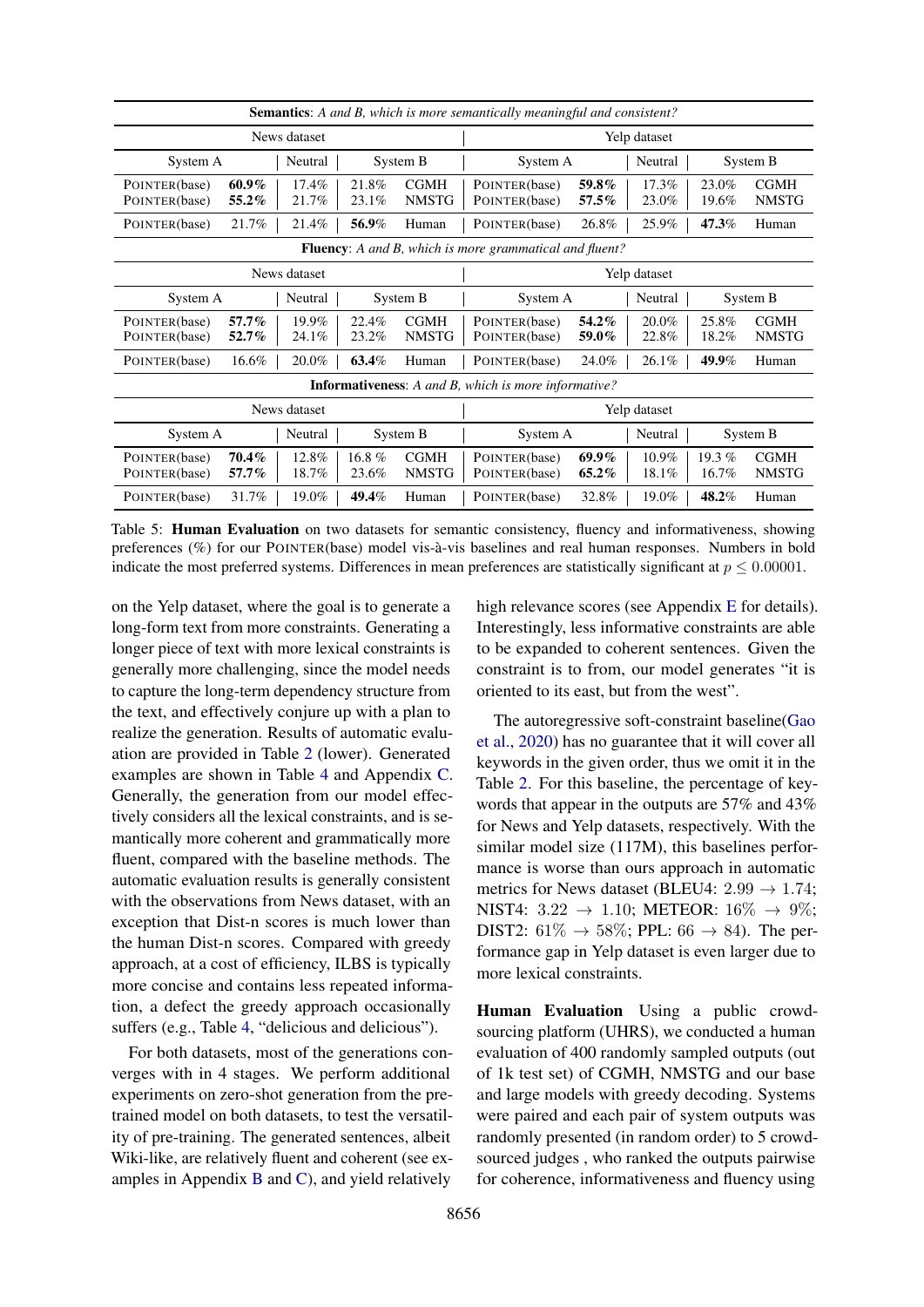<span id="page-8-8"></span>

| Model          | Training     | Inference |  |  |
|----------------|--------------|-----------|--|--|
| <b>CGMH</b>    | 4382 toks/s  | 33h       |  |  |
| <b>NMSTG</b>   | $357$ toks/s | 487s      |  |  |
| <b>POINTER</b> | 5096 toks/s  | 94s       |  |  |

Table 6: Speed comparison. "toks/s" represents tokens per second. Inference time is computed on 1000 test examples. POINTER uses (greedy, base)

a 5-point Likert-like scale. The human evaluation template is provided in Appendix [G.](#page-20-0) The overall judge preferences for fluency, informativeness and semantic coherence are presented as percentages of the total "vote" in Table [5.](#page-7-0) P-values are all  $p<sub>i</sub>0.00001$  (line 721), computed using 10000 bootstrap replications. For inter-annotator agreement, Krippendorff's alpha is 0.23 on the News dataset and 0.18 on the Yelp dataset. Despite the noise, the judgments show a strong across-the-board preference for POINTER(base) over the two baseline systems on all categories. A clear preference for the human ground truth over our method is also observed. The base and large models show comparable human judge preferences on the News dataset, while human judges clearly prefer the large model on Yelp data (see Appendix [D](#page-18-0) for more details).

Running-time Comparison One of the motivations of this work is that at each stage the generation can be parallel, leading to a significant reduction in training and inference. We compare the model training time and the inference decoding time of all the methods on the Yelp dataset, and summarize the results in Table [6.](#page-8-8) The evaluation is based on a single Nvidia V100 GPU. Training time for CGMH and POINTER is relatively fast, while NMSTG processes fewer tokens per second since it needs to generate a tree-like structure for each sentence. With respect to inference time, CGMH is slow, as it typically needs hundreds of sampling iterations to decode one sentence.

We note there is no theoretical guarantee of  $\mathcal{O}(\log N)$  time complexity for our method. However, our approach encourages filling as many slots as possible at each stage, which permits enables the model to achieve an empirical  $\mathcal{O}(\log N)$  speed. In our experiment 98% of generations end within 4 stages.

Note that our method in Table [6](#page-8-8) uses greedy decoding. ILBS is around 20 times slower than greedy. The large model is around 3 times slower than the base model.

### 5 Conclusion

We have presented POINTER, a simple yet powerful approach to generating text from a given set of lexical constraints in a non-autoregressive manner. The proposed method leverages a large-scale pre-trained model (such as BERT initialization and our insertion-based pre-training on Wikipedia) to generate text in a progressive manner using an insertion-based Transformer. Both automatic and human evaluation demonstrate the effectiveness of POINTER. In future work, we hope to leverage sentence structure, such as the use of constituency parsing, to further enhance the design of the progressive hierarchy. Our model can be also extended to allow inflected/variant forms and arbitrary ordering of given lexical constraints.

#### References

- <span id="page-8-2"></span>Daniel Adiwardana, Minh-Thang Luong, David R So, Jamie Hall, Noah Fiedel, Romal Thoppilan, Zi Yang, Apoorv Kulshreshtha, Gaurav Nemade, Yifeng Lu, et al. 2020. Towards a human-like open-domain chatbot. *arXiv preprint arXiv:2001.09977*.
- <span id="page-8-0"></span>Dzmitry Bahdanau, Kyunghyun Cho, and Yoshua Bengio. 2015. Neural machine translation by jointly learning to align and translate. In *ICLR*.
- <span id="page-8-7"></span>Richard Bellman. 1954. The theory of dynamic programming. Technical report, Rand corp santa monica ca.
- <span id="page-8-6"></span>Jon Bentley. 1984. Programming pearls: algorithm design techniques. *Communications of the ACM*, 27(9):865–873.
- <span id="page-8-5"></span>Ricardo Campos, Vítor Mangaravite, Arian Pasquali, Alípio Jorge, Célia Nunes, and Adam Jatowt. 2020. Yake! keyword extraction from single documents using multiple local features. *Information Sciences*.
- <span id="page-8-4"></span>Ricardo Campos, Vítor Mangaravite, Arian Pasquali, Alípio Mário Jorge, Célia Nunes, and Adam Jatowt. 2018. Yake! collection-independent automatic keyword extractor. In *European Conference on Information Retrieval*.
- <span id="page-8-3"></span>William Chan, Nikita Kitaev, Kelvin Guu, Mitchell Stern, and Jakob Uszkoreit. 2019. Kermit: Generative insertion-based modeling for sequences. *arXiv preprint arXiv:1906.01604*.
- <span id="page-8-1"></span>Liqun Chen, Yizhe Zhang, Ruiyi Zhang, Chenyang Tao, Zhe Gan, Haichao Zhang, Bai Li, Dinghan Shen, Changyou Chen, and Lawrence Carin. 2019a. Improving sequence-to-sequence learning via optimal transport. In *ICLR*.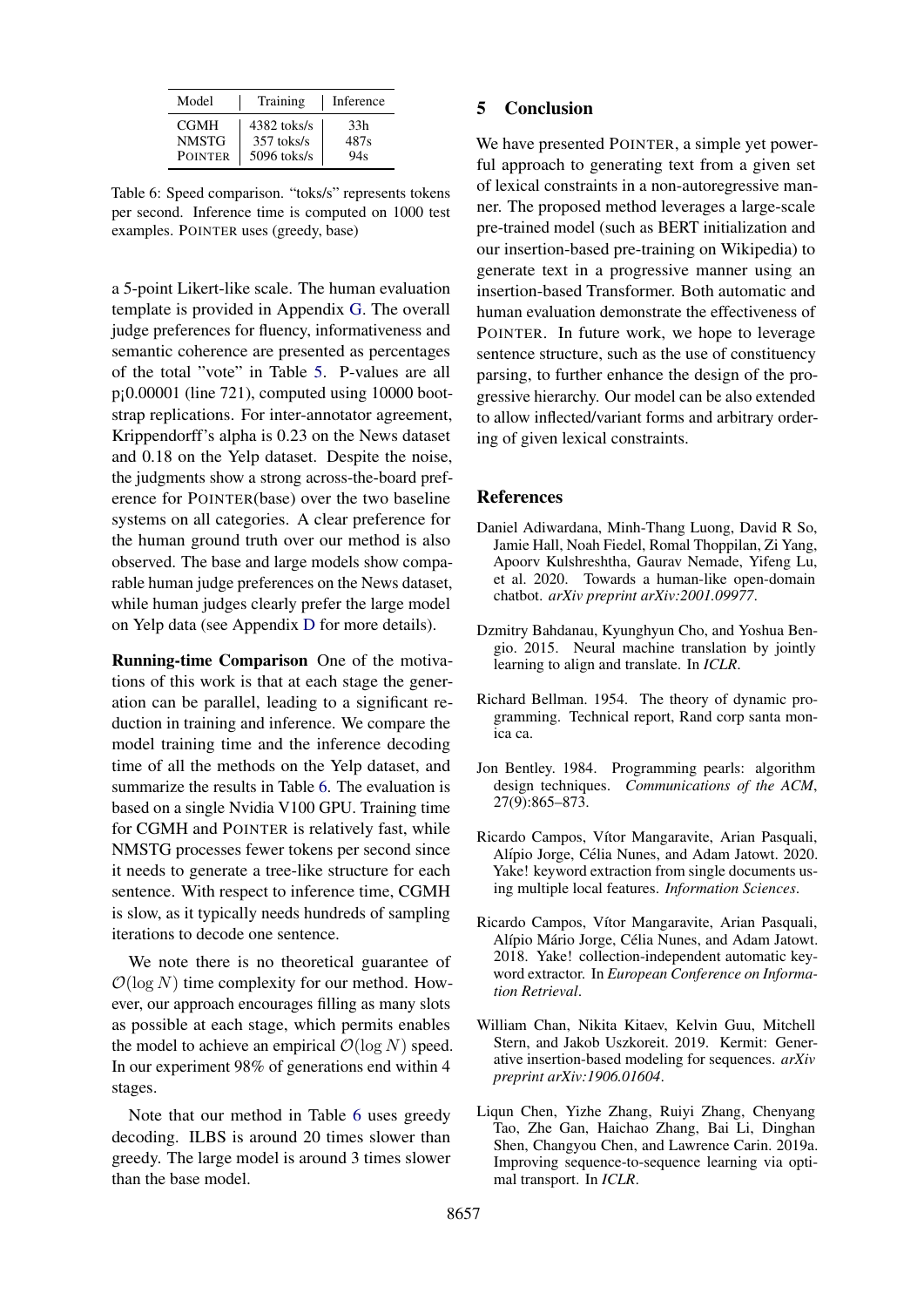- <span id="page-9-11"></span>Yen-Chun Chen, Zhe Gan, Yu Cheng, Jingzhou Liu, and Jingjing Liu. 2019b. Distilling the knowledge of bert for text generation. *arXiv preprint arXiv:1911.03829*.
- <span id="page-9-20"></span>Woon Sang Cho, Pengchuan Zhang, Yizhe Zhang, Xiujun Li, Michel Galley, Chris Brockett, Mengdi Wang, and Jianfeng Gao. 2018. Towards coherent and cohesive long-form text generation. *arXiv preprint arXiv:1811.00511*.
- <span id="page-9-7"></span>Kevin Clark, Minh-Thang Luong, Quoc V. Le, and Christopher D. Manning. 2020. ELECTRA: Pretraining text encoders as discriminators rather than generators. In *ICLR*.
- <span id="page-9-5"></span>Jacob Devlin, Ming-Wei Chang, Kenton Lee, and Kristina Toutanova. 2019. Bert: Pre-training of deep bidirectional transformers for language understanding. In *NAACL*.
- <span id="page-9-24"></span>George Doddington. 2002. Automatic evaluation of machine translation quality using n-gram cooccurrence statistics. In *Proceedings of the second international conference on Human Language Technology Research*.
- <span id="page-9-1"></span>Chris Donahue, Mina Lee, and Percy Liang. 2020. Enabling language models to fill in the blanks. *arXiv preprint arXiv:2005.05339*.
- <span id="page-9-9"></span>Li Dong, Nan Yang, Wenhui Wang, Furu Wei, Xiaodong Liu, Yu Wang, Jianfeng Gao, Ming Zhou, and Hsiao-Wuen Hon. 2019. Unified language model pre-training for natural language understanding and generation. In *NeurIPS*.
- <span id="page-9-0"></span>Angela Fan, Mike Lewis, and Yann Dauphin. 2018. Hierarchical neural story generation. In *ACL*.
- <span id="page-9-21"></span>Xiang Gao, Michel Galley, and Bill Dolan. 2020. Mixingboard: a knowledgeable stylized integrated text generation platform. In *ACL, system demonstration*.
- <span id="page-9-15"></span>Marjan Ghazvininejad, Omer Levy, Yinhan Liu, and Luke Zettlemoyer. 2019. Mask-predict: Parallel decoding of conditional masked language models. In *EMNLP*.
- <span id="page-9-19"></span>David Gries. 1982. A note on a standard strategy for developing loop invariants and loops. *Science of Computer Programming*.
- <span id="page-9-13"></span>Jiatao Gu, James Bradbury, Caiming Xiong, Victor OK Li, and Richard Socher. 2018. Non-autoregressive neural machine translation. In *ICLR*.
- <span id="page-9-18"></span>Jiatao Gu, Qi Liu, and Kyunghyun Cho. 2019. Insertion-based decoding with automatically inferred generation order. *TACL*.
- <span id="page-9-2"></span>Jiatao Gu, Zhengdong Lu, Hang Li, and Victor OK Li. 2016. Incorporating copying mechanism in sequence-to-sequence learning. *arXiv preprint arXiv:1603.06393*.
- <span id="page-9-3"></span>Chris Hokamp and Qun Liu. 2017. Lexically constrained decoding for sequence generation using grid beam search. In *ACL*.
- <span id="page-9-4"></span>J Edward Hu, Huda Khayrallah, Ryan Culkin, Patrick Xia, Tongfei Chen, Matt Post, and Benjamin Van Durme. 2019. Improved lexically constrained decoding for translation and monolingual rewriting. In *NAACL*.
- <span id="page-9-25"></span>Katharina Kann, Sascha Rothe, and Katja Filippova. 2018. Sentence-level fluency evaluation: References help, but can be spared! *arXiv preprint arXiv:1809.08731*.
- <span id="page-9-17"></span>Jungo Kasai, James Cross, Marjan Ghazvininejad, and Jiatao Gu. 2020. Parallel machine translation with disentangled context transformer. *arXiv preprint arXiv:2001.05136*.
- <span id="page-9-10"></span>Nitish Shirish Keskar, Bryan McCann, Lav Varshney, Caiming Xiong, and Richard Socher. 2019. CTRL - A Conditional Transformer Language Model for Controllable Generation. *arXiv preprint arXiv:1909.05858*.
- <span id="page-9-22"></span>D. Kingma and J. Ba. 2015. Adam: A method for stochastic optimization. In *ICLR*.
- <span id="page-9-23"></span>Alon Lavie and Abhaya Agarwal. 2007. Meteor: An automatic metric for mt evaluation with high levels of correlation with human judgments. In *Proceedings of the Second Workshop on Statistical Machine Translation*.
- <span id="page-9-14"></span>Jason Lee, Elman Mansimov, and Kyunghyun Cho. 2018. Deterministic non-autoregressive neural sequence modeling by iterative refinement. *EMNLP*.
- <span id="page-9-8"></span>Mike Lewis, Yinhan Liu, Naman Goyal, Marjan Ghazvininejad, Abdelrahman Mohamed, Omer Levy, Ves Stoyanov, and Luke Zettlemoyer. 2019. Bart: Denoising sequence-to-sequence pre-training for natural language generation, translation, and comprehension. *arXiv preprint arXiv:1910.13461*.
- <span id="page-9-12"></span>Dianqi Li, Yizhe Zhang, Hao Peng, Liqun Chen, Chris Brockett, Ming-Ting Sun, and Bill Dolan. 2020. Contextualized perturbation for textual adversarial attack. *arXiv preprint arXiv:2009.07502*.
- <span id="page-9-26"></span>Jiwei Li, Michel Galley, Chris Brockett, Jianfeng Gao, and Bill Dolan. 2016. A diversity-promoting objective function for neural conversation models. In *NAACL*.
- <span id="page-9-6"></span>Yinhan Liu, Myle Ott, Naman Goyal, Jingfei Du, Mandar Joshi, Danqi Chen, Omer Levy, Mike Lewis, Luke Zettlemoyer, and Veselin Stoyanov. 2019. Roberta: A robustly optimized bert pretraining approach. *arXiv preprint arXiv:1907.11692*.
- <span id="page-9-16"></span>Xuezhe Ma, Chunting Zhou, Xian Li, Graham Neubig, and Eduard Hovy. 2019. Flowseq: Nonautoregressive conditional sequence generation with generative flow. *arXiv preprint arXiv:1909.02480*.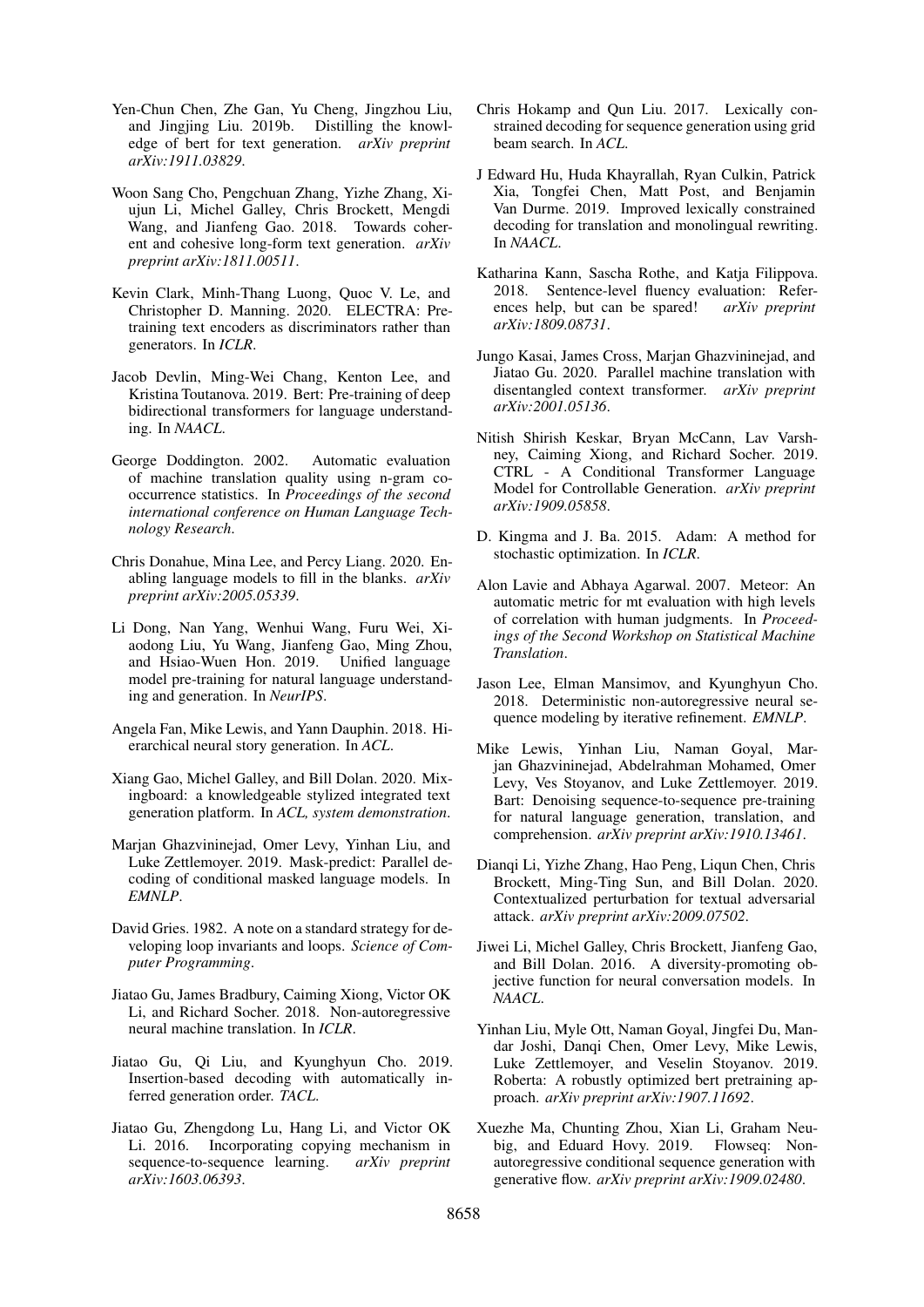- <span id="page-10-13"></span>Elman Mansimov, Alex Wang, and Kyunghyun Cho. 2019. A generalized framework of sequence generation with application to undirected sequence models. *arXiv preprint arXiv:1905.12790*.
- <span id="page-10-5"></span>Ning Miao, Hao Zhou, Lili Mou, Rui Yan, and Lei Li. 2019. Cgmh: Constrained sentence generation by metropolis-hastings sampling. In *AAAI*.
- <span id="page-10-0"></span>Lili Mou, Yiping Song, Rui Yan, Ge Li, Lu Zhang, and Zhi Jin. 2016. Sequence to backward and forward sequences: A content-introducing approach to generative short-text conversation. *arXiv preprint arXiv:1607.00970*.
- <span id="page-10-19"></span>Kishore Papineni, Salim Roukos, Todd Ward, and Wei-Jing Zhu. 2002. Bleu: a method for automatic evaluation of machine translation. In *ACL*.
- <span id="page-10-4"></span>Matt Post and David Vilar. 2018. Fast lexically constrained decoding with dynamic beam allocation for neural machine translation. In *NAACL*.
- <span id="page-10-2"></span>Lianhui Qin, Michel Galley, Chris Brockett, Xiaodong Liu, Xiang Gao, Bill Dolan, Yejin Choi, and Jianfeng Gao. 2019. Conversing by reading: Contentful neural conversation with on-demand machine reading. In *ACL*.
- <span id="page-10-9"></span>A. Radford, J. Wu, R. Child, D. Luan, D. Amodei, and I. Sutskever. 2018. Language models are unsupervised multitask learners. Technical report, OpenAI.
- <span id="page-10-8"></span>Colin Raffel, Noam Shazeer, Adam Roberts, Katherine Lee, Sharan Narang, Michael Matena, Yanqi Zhou, Wei Li, and Peter J. Liu. 2019. Exploring the limits of transfer learning with a unified text-to-text transformer. *arXiv preprint arXiv:1910.10683*.
- <span id="page-10-18"></span>Arthur Richards and Jonathan P How. 2002. Aircraft trajectory planning with collision avoidance using mixed integer linear programming. In *Proceedings of American Control Conference*.
- <span id="page-10-10"></span>Kaitao Song, Xu Tan, Tao Qin, Jianfeng Lu, and Tie-Yan Liu. 2019. Mass: Masked sequence to sequence pre-training for language generation. *arXiv preprint arXiv:1905.02450*.
- <span id="page-10-17"></span>Mitchell Stern, William Chan, Jamie Kiros, and Jakob Uszkoreit. 2019. Insertion transformer: Flexible sequence generation via insertion operations. *arXiv preprint arXiv:1902.03249*.
- <span id="page-10-14"></span>Zhiqing Sun, Zhuohan Li, Haoqing Wang, Di He, Zi Lin, and Zhihong Deng. 2019. Fast structured decoding for sequence models. In *NeurIPS*.
- <span id="page-10-3"></span>Jianheng Tang, Tiancheng Zhao, Chenyan Xiong, Xiaodan Liang, Eric P. Xing, and Zhiting Hu. 2019. Target-guided open-domain conversation. In *ACL*.
- <span id="page-10-6"></span>Sean Welleck, Kianté Brantley, Hal Daumé III, and Kyunghyun Cho. 2019. Non-monotonic sequential text generation. *arXiv preprint arXiv:1902.02192*.
- <span id="page-10-16"></span>Felix Wu, Angela Fan, Alexei Baevski, Yann N Dauphin, and Michael Auli. 2019. Pay less attention with lightweight and dynamic convolutions. *arXiv preprint arXiv:1901.10430*.
- <span id="page-10-21"></span>Yonghui Wu, Mike Schuster, Zhifeng Chen, Quoc V Le, Mohammad Norouzi, Wolfgang Macherey, Maxim Krikun, Yuan Cao, Qin Gao, Klaus Macherey, et al. 2016. Google's neural machine translation system: Bridging the gap between human and machine translation. *arXiv preprint arXiv:1609.08144*.
- <span id="page-10-7"></span>Zhilin Yang, Zihang Dai, Yiming Yang, Jaime Carbonell, Russ R Salakhutdinov, and Quoc V Le. 2019. Xlnet: Generalized autoregressive pretraining for language understanding. In *NeurIPS*.
- <span id="page-10-1"></span>Lili Yao, Nanyun Peng, Ralph Weischedel, Kevin Knight, Dongyan Zhao, and Rui Yan. 2019. Planand-write: Towards better automatic storytelling. In *AAAI*, volume 33, pages 7378–7385.
- <span id="page-10-12"></span>Rowan Zellers, Ari Holtzman, Hannah Rashkin, Yonatan Bisk, Ali Farhadi, Franziska Roesner, and Yejin Choi. 2019. Defending against neural fake news. In *NeurIPS*.
- <span id="page-10-20"></span>Yizhe Zhang, Michel Galley, Jianfeng Gao, Zhe Gan, Xiujun Li, Chris Brockett, and Bill Dolan. 2018. Generating informative and diverse conversational responses via adversarial information maximization. In *NeurIPS*.
- <span id="page-10-15"></span>Yizhe Zhang, Dinghan Shen, Guoyin Wang, Zhe Gan, Ricardo Henao, and Lawrence Carin. 2017. Deconvolutional paragraph representation learning. In *NeurIPS*.
- <span id="page-10-11"></span>Yizhe Zhang, Siqi Sun, Michel Galley, Yen-Chun Chen, Chris Brockett, Xiang Gao, Jianfeng Gao, Jingjing Liu, and Bill Dolan. 2020. Dialogpt: Large-scale generative pre-training for conversational response generation. In *ACL (system demonstration)*.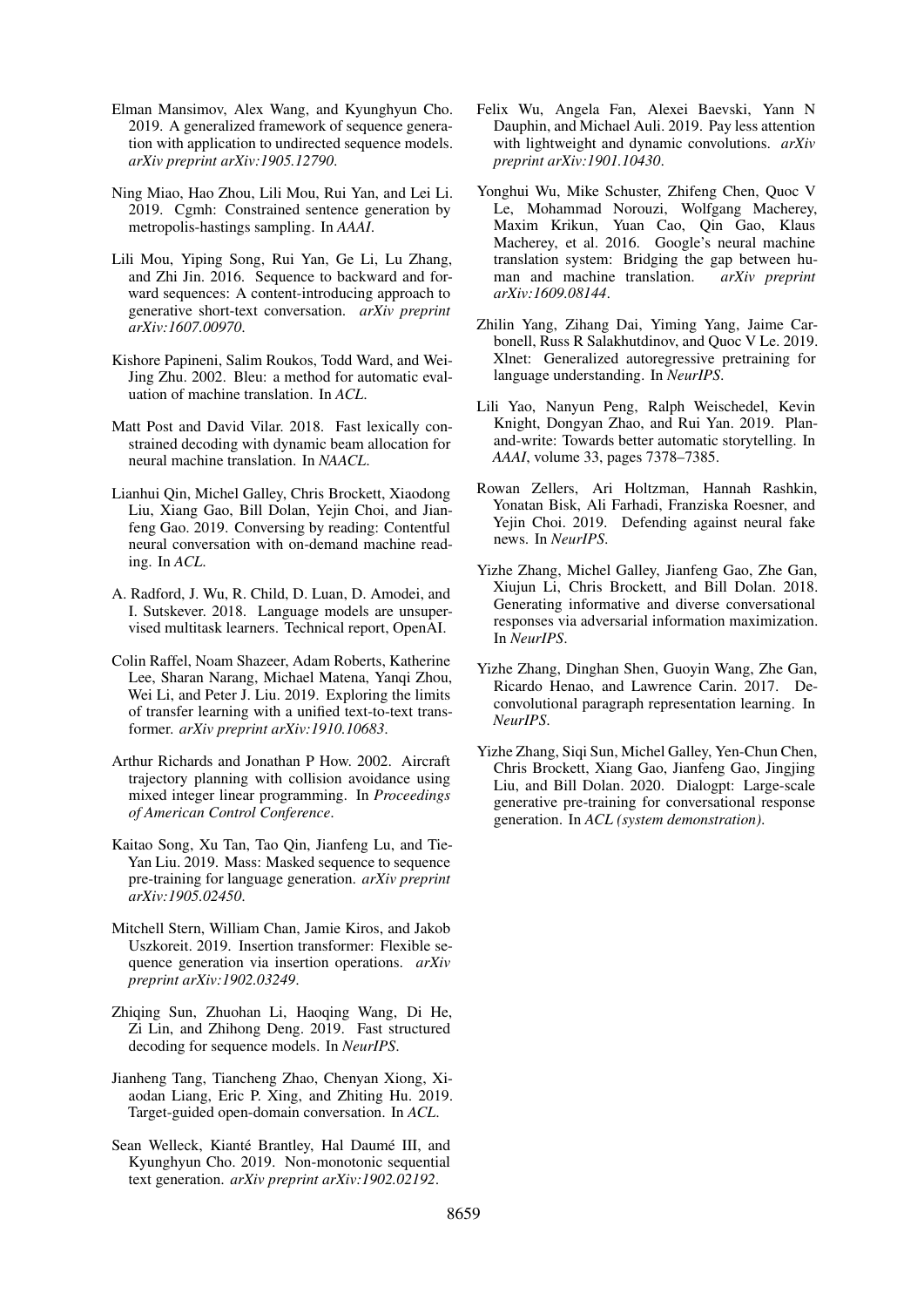## Appendix

#### A Baseline and Experimental Details

For NMSTG, we first convert the lexical constraints into a prefix sub-tree, and then sample a sentence to complete the sub-tree. We use the default settings suggested by the authors, and use an LSTM with hidden size of 1024 as the text generator, and select the best performed variants (*annealed*) as our baseline. For CGMH, we use their default setting, which uses an LSTM with hidden size of 300, and set the vocabulary size as 50k. Both models are trained until the evaluation loss does not decrease. During inference, we run CGMH for 500 iterations with default hyperparameters.

For experiment setup, we employ the tokenizer from BERT, and use WordPiece Embeddings [\(Wu](#page-10-21) [et al.,](#page-10-21) [2016\)](#page-10-21) with a 30k token vocabulary for all the tasks. A special no-insertion token [NOI] is added to the vocabulary. We utilize the BERT-base and BERT-large models with 12 self-attention layers and 768 hidden dimensions as our model initialization. Each model is trained until there is no progress on the validation loss. We use a learning rate of 3e-5 without any warming-up schedule for all the training procedures. The optimization algorithm is Adam [\(Kingma and Ba,](#page-9-22) [2015\)](#page-9-22). We pretrain our model on the Wiki dataset for 2 epochs, and fine-tune on the News and Yelp datasets for around 10 epochs.

## <span id="page-11-0"></span>B Additional Generated Examples for News Dataset

We provide two examples on News dataset for how the model progressively generates the sentences in Table [7.](#page-11-1) All the generations are from the POINTER large model using greedy decoding.

In this section, we also provide some additional examples from the 1k news test data.

<span id="page-11-1"></span>

| Stage    | Generated text sequence                                                                                                                                                                 |
|----------|-----------------------------------------------------------------------------------------------------------------------------------------------------------------------------------------|
| $0(X^0)$ | aware negative immediately sites                                                                                                                                                        |
| $1(X^1)$ | <b>if</b> aware <b>posts</b> negative <b>should</b> immediately <b>any</b><br>sites <b>posts</b>                                                                                        |
| $2(X^2)$ | would if user aware that posts have negative<br><b>impact</b> should immediately <b>related</b> any these<br>sites <b>remove</b> posts                                                  |
| $3(X^3)$ | this would <b>prefer</b> if the user is aware that the<br>posts have a negative impact and should be im-<br>mediately related to any of these sites and re-<br>move <b>those</b> posts. |
|          |                                                                                                                                                                                         |
|          |                                                                                                                                                                                         |
| Stage    | Generated text sequence                                                                                                                                                                 |
| $0(X^0)$ | estate pay stay policy                                                                                                                                                                  |
| $1(X^1)$ | also estate <b>agents</b> pay <b>amount</b> stay <b>same</b> policy<br>assets                                                                                                           |
| $2(X^2)$ | it also required estate agents who pay same<br>amount cash stay with same policy all assets                                                                                             |

Table 7: Example of the progressive generation process with multiple stages from the POINTER model. New additions at each stage are marked as blue.

| Keywords                             | aware negative immediately sites                                                                                                                                                                                                                |
|--------------------------------------|-------------------------------------------------------------------------------------------------------------------------------------------------------------------------------------------------------------------------------------------------|
| ORACLE                               | where we become <b>aware</b> of any accounts that<br>may be <b>negative</b> , we <b>immediately</b> contact<br>companies such as Instagram, although we<br>have no control over what they allow on their<br>sites .                             |
| CGMH                                 | not even <b>aware</b> of <b>negative</b> events including<br>video events <i>immediately</i> at stations, Face-<br>book sites                                                                                                                   |
| <b>NMSTG</b>                         | health providers in a country for England are<br><b>aware</b> of small health systems - and not non<br>- health care but all <b>negative</b> is <b>immediately</b><br>treated by heads of businesses and depart-<br>ments in the <b>sites</b> . |
| <b>POINTER</b><br>(Greedy,<br>base)  | if users are <b>aware</b> of the <b>negative</b> impact<br>of blocking, how can they so <i>immediately</i><br>ban these <b>sites</b> ? ' the researchers wrote.                                                                                 |
| <b>POINTER</b><br>(ILBS,<br>base)    | if the users are <b>aware</b> of or the <b>negative</b> mes-<br>sages, they can <b>immediately</b> be transferred<br>to other <b>sites</b> .                                                                                                    |
| <b>POINTER</b><br>(Greedy,<br>Large) | this would prefer if the user is <b>aware</b> that the<br>posts have a <b>negative</b> impact and should be<br>immediately related to any of these sites and<br>remove those posts.                                                             |
| Wiki zero-<br>shot                   | he is not <b>aware</b> of the <b>negative</b> , and will<br><b>immediately</b> go to the positive <b>sites</b> .                                                                                                                                |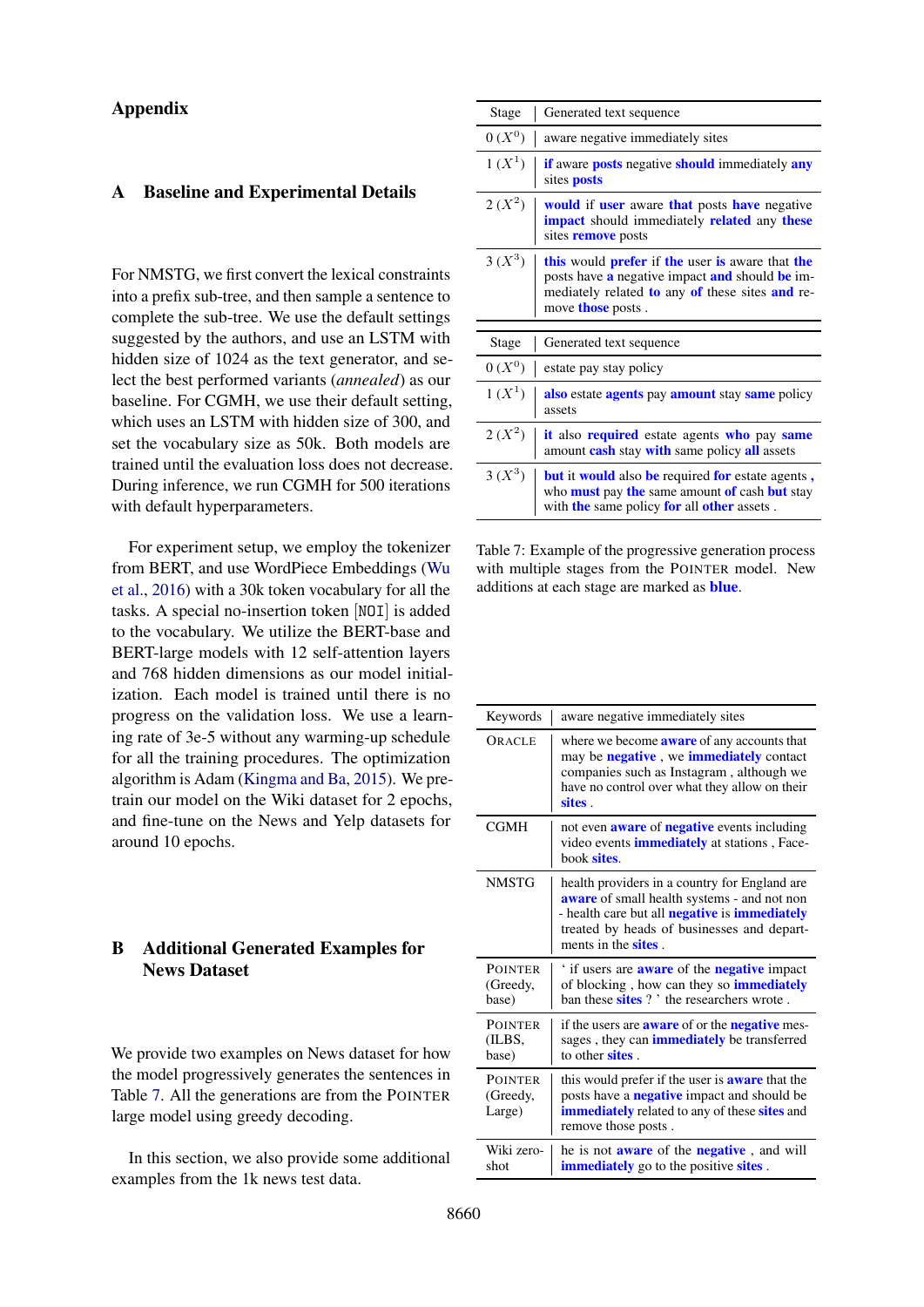|                   | Keywords                   | children fault left charge                                                                                                                  | Keywords                   | managers cut costs million                                                                                                              |  |  |
|-------------------|----------------------------|---------------------------------------------------------------------------------------------------------------------------------------------|----------------------------|-----------------------------------------------------------------------------------------------------------------------------------------|--|--|
|                   | ORACLE                     | my relationship with my children was se-<br>riously affected as they were told time and<br>again that everything was my <b>fault</b> , they | ORACLE                     | he was the third of four <b>managers</b> sent in<br>to <b>cut costs</b> and deal with the city $\degree$ s $\$\ 13$<br>million deficit. |  |  |
|                   |                            | were even <b>left</b> ' in <b>charge</b> ' of me if my wife<br>went out of the house.                                                       | <b>CGMH</b>                | the <b>managers</b> , who tried to <b>cut</b> off their<br>costs, added 20 million euros                                                |  |  |
|                   | <b>CGMH</b>                | his two children are the rare fault that left<br>the police <b>charge</b>                                                                   | <b>NMSTG</b>               | business <b>managers cut</b> demand for more ex-<br>pensive <b>costs</b> in 2017 - by October - is around                               |  |  |
|                   | <b>NMSTG</b>               | but despite <b>children</b> from hospitals to last<br>one by <b>fault</b> backing this month, there have                                    |                            | 5 million 8 per cent, and has fallen by 0.3<br>per cent in January and 2017.                                                            |  |  |
|                   | <b>POINTER</b>             | arrived as Mr Hunt has been left charge.<br>but i found that these <b>children</b> were not at                                              | <b>POINTER</b><br>(Greedy, | under one of its general <b>managers</b> , the firm<br>had already cut its annual operating costs                                       |  |  |
| (Greedy,<br>base) |                            | school however this was not their <b>fault</b> , and<br>if so they were <b>left</b> without a parent in <b>charge</b>                       | base)                      | from $$13.5$ million to six million euros.                                                                                              |  |  |
|                   |                            |                                                                                                                                             | <b>POINTER</b><br>(ILBS,   | and last month, the <b>managers</b> announced<br>that it had cut its operating costs by $$30$                                           |  |  |
|                   | <b>POINTER</b>             | but my lovely wife and <b>children</b> consider                                                                                             | base)                      | million.                                                                                                                                |  |  |
|                   | (ILBS,<br>base)            | that it is not our own <b>fault</b> and we should not<br>be <b>left</b> alone in <b>charge</b> .                                            | <b>POINTER</b><br>(Greedy, | the biggest expense is for the <b>managers</b> ,<br>where it plans to cut their annual manage-                                          |  |  |
|                   | <b>POINTER</b><br>(Greedy, | i said to my children : it's not his fault the<br>parents left him; the parents should be in                                                | Large)                     | ment costs from $$18.5$ million to $$12$<br>million.                                                                                    |  |  |
|                   | Large)                     | charge of him.                                                                                                                              | Wiki zero-                 | but then he and all of his <b>managers</b> agreed                                                                                       |  |  |
|                   | Wiki zero-<br>shot         | but for the <b>children</b> who are not at a <b>fault</b> ,<br>they are <b>left</b> behind on the <b>charge</b> .                           | shot                       | to <b>cut</b> off all of the operating <b>costs</b> by about<br>1 million.                                                              |  |  |
|                   |                            |                                                                                                                                             |                            |                                                                                                                                         |  |  |

| Keywords                             | estate pay stay policy                                                                                                                                                        |
|--------------------------------------|-------------------------------------------------------------------------------------------------------------------------------------------------------------------------------|
| ORACLE                               | how many people on the <b>estate</b> does he think<br>will be affected by the new $\frac{pay}{pay}$ - to - stay<br>policy?                                                    |
| <b>CGMH</b>                          | an economic <b>estate</b> developer that could <b>pay</b><br>for it is that a <b>stay policy</b>                                                                              |
| <b>NMSTG</b>                         | as <b>estate</b> owners, they cannot <b>pay</b> for house-<br>holds for hundreds of middle - income prop-<br>erty, buyers <b>stay</b> in retail <b>policy</b> .               |
| <b>POINTER</b><br>(Greedy,<br>base)  | if you buy new buildings from real <b>estate</b><br>company, you may have to <b>pay</b> down a mort-<br>gage and <b>stay</b> with the <b>policy</b> for financial<br>reasons. |
| <b>POINTER</b><br>(ILBS,<br>base)    | but no matter what foreign buyers do, real<br><b>estate</b> agents will have to <b>pay</b> a small fee to<br>stay consistent with the <b>policy</b> .                         |
| <b>POINTER</b><br>(Greedy,<br>Large) | but it would also be required for <b>estate</b> agents<br>, who must <b>pay</b> a larger amount of cash but<br>stay with the same <b>policy</b> for all other assets          |
| Wiki zero-<br>shot                   | however, his real <b>estate</b> agent agreed to <b>pay</b><br>him for the <b>stay</b> under the same <b>policy</b> .                                                          |

| Keywords                             | looked report realized wife                                                                                                                                                                 |
|--------------------------------------|---------------------------------------------------------------------------------------------------------------------------------------------------------------------------------------------|
| ORACLE                               | <i>i</i> <b>looked</b> at the <b>report</b> and saw her name,<br>and that's when I <b>realized</b> it was my ex-wife                                                                        |
| CGMH                                 | he <b>looked</b> at the <b>report</b> and said he <b>realized</b><br>that if his <b>wife</b> Jane                                                                                           |
| <b>NMSTG</b>                         | i looked at my report about before I realized<br>I return to travel holidays but - it doesn't<br>haven 't made anything like my wife.                                                       |
| <b>POINTER</b><br>(Greedy,<br>base)  | when i turned and <b>looked</b> at a file <b>report</b><br>from the airport and <b>realized</b> it was not my<br>wife and daughter.                                                         |
| <b>POINTER</b><br>(ILBS,<br>base)    | when i turned around and <b>looked</b> down at the<br>pictures from the <b>report</b> , i <b>realized</b> that it<br>was my <b>wife</b> .                                                   |
| <b>POINTER</b><br>(Greedy,<br>Large) | however, when they <b>looked</b> at the details of<br>the <b>report</b> about this murder, they quickly<br><b>realized</b> that the suspect was not with his<br><b>wife</b> or his partner. |
| Wiki zero-<br>shot                   | but when he <b>looked</b> up at the <b>report</b> , he<br><b>realized</b> that it was not his <b>wife</b> .                                                                                 |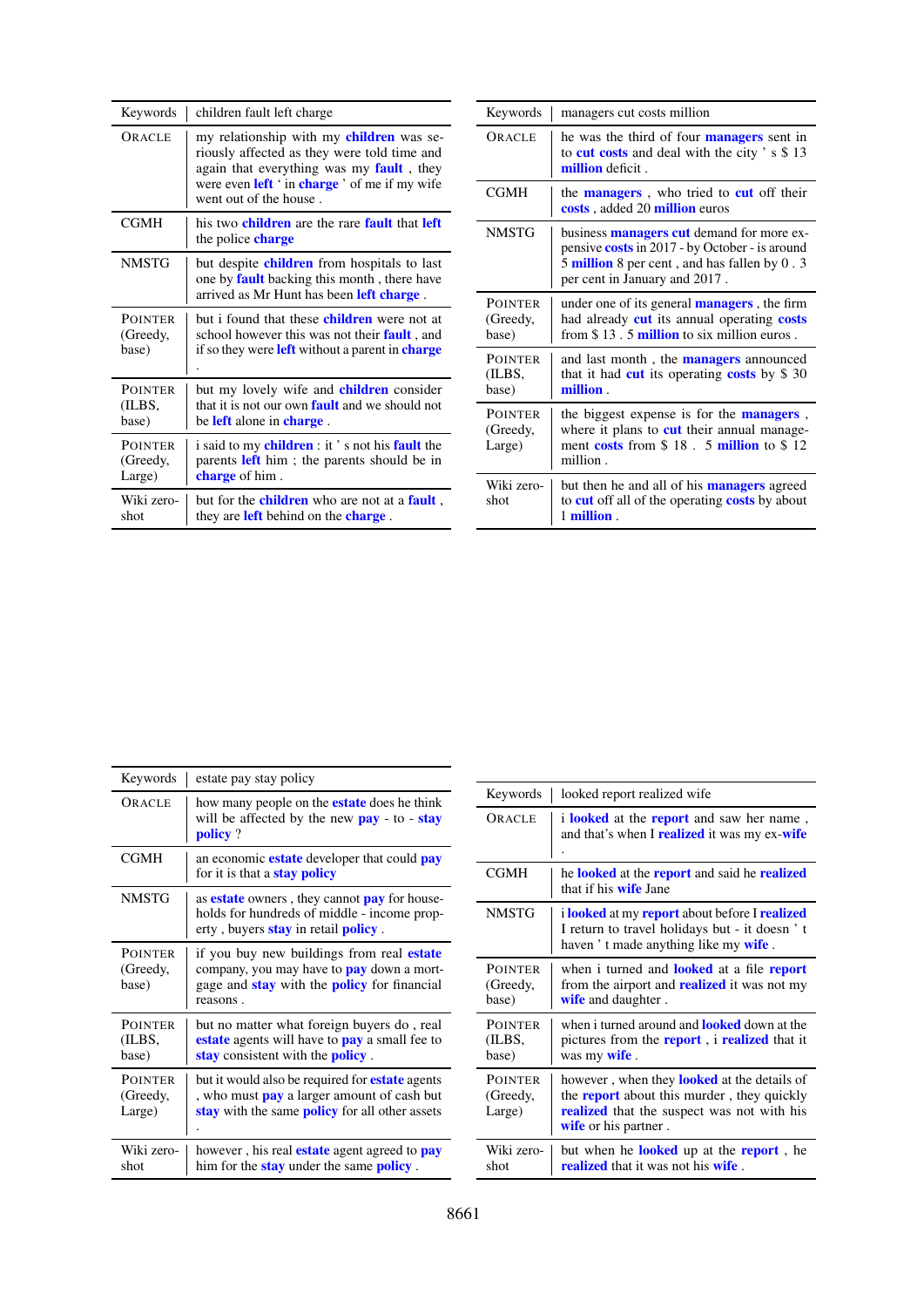| Keywords                             | time claim tax year                                                                                                                                                                       |
|--------------------------------------|-------------------------------------------------------------------------------------------------------------------------------------------------------------------------------------------|
| OR ACLE                              | walker says there is still <b>time</b> to <b>claim</b> this<br>higher protection if you haven't already as<br>the deadline is the end of the $2016/2017$ tax<br>year.                     |
| <b>CGMH</b>                          | " two states, one - <b>time</b> voters can <b>claim</b> a<br>federal <b>tax year</b>                                                                                                      |
| <b>NMSTG</b>                         | this <b>time</b> they had three to <b>claim</b> of an equal<br><b>tax</b> and 34 women at which indicated they<br>should leave that over the <b>year</b> of 16.                           |
| <b>POINTER</b><br>(Greedy,<br>base)  | it is the very first time in history that trump<br>will ever <b>claim</b> over \$400 million in federal<br>income <b>tax</b> that he had held last <b>year</b> , the<br>same report says. |
| <b>POINTER</b><br>(ILBS,<br>base)    | is this the very first <b>time</b> someone has to<br>claim federal income tax twice in a single<br>$year$ ?                                                                               |
| <b>POINTER</b><br>(Greedy,<br>Large) | this is not for the first <b>time</b> that the scottish<br>government was able to <b>claim tax</b> cuts of<br>thousands of pounds a <b>year</b> to pay.                                   |
| Wiki zero-<br>shot                   | but at the <b>time</b> , the <b>claim</b> was that the same<br>sales <b>tax</b> that was from the previous fiscal<br>year.                                                                |

| Keywords                             | made year resolution managed                                                                                                                                                                            |
|--------------------------------------|---------------------------------------------------------------------------------------------------------------------------------------------------------------------------------------------------------|
| ORACLE                               | i once <b>made</b> this my new year's resolution<br>, and it is the only one that I've actually ever<br>managed to keep.                                                                                |
| CGMH                                 | indeed, as he <b>made</b> up the previous <b>year</b> ,<br>the GOP resolution was managed                                                                                                               |
| <b>NMSTG</b>                         | while additional sanctions had been issued<br>last week made a year from the latest reso-<br><b>lution</b> , Russia 's Russian ministers have but<br>have <b>managed</b> .                              |
| <b>POINTER</b><br>(Greedy,<br>base)  | no progress has been made in syria since<br>the security council started a <b>year</b> ago,<br>when a <b>resolution</b> expressed confidence that<br>moscow <b>managed</b> to save aleppo.              |
| <b>POINTER</b><br>(ILBS,<br>base)    | and the enormous progress we have <b>made</b><br>over the last <b>year</b> is to bring about a <b>resolu-</b><br>tion that has not been managed.                                                        |
| <b>POINTER</b><br>(Greedy,<br>Large) | the obama administration, which <b>made</b> a<br>similar call earlier this <b>year</b> and has also<br>voted against a <b>resolution</b> to crack down on<br>the funding, <b>managed</b> to recover it. |
| Wiki zero-<br>shot                   | but despite all the same changes made both<br>in both the previous fiscal <b>year</b> , and by the<br>un <b>resolution</b> itself, only the federal govern-<br>ment <b>managed</b>                      |

| Keywords                             | model years big drama                                                                                                                                |
|--------------------------------------|------------------------------------------------------------------------------------------------------------------------------------------------------|
| ORACLE                               | the former <b>model</b> said: "I haven't seen<br>him in so many <b>years</b> , I can't make a <b>big</b><br><b>drama</b> out of it."                 |
| <b>CGMH</b>                          | the " <b>model</b> " continues, like many <b>years</b> of<br>sexual and <b>big drama</b> going                                                       |
| <b>NMSTG</b>                         | after <b>model</b> two <b>years</b> and did it like, could<br>we already get bigger than others in a big<br>drama?                                   |
| <b>POINTER</b><br>(Greedy,<br>base)  | but i am a good role <b>model</b> , who has been<br>around for 10 years now, and that is a big<br>example of what i can do in <b>drama</b> on screen |
| <b>POINTER</b><br>(ILBS,<br>base)    | but the young actress and <b>model</b> , for 15<br><b>years</b> , made a very <b>big</b> impact on the <b>drama</b>                                  |
| <b>POINTER</b><br>(Greedy,<br>Large) | i have seen the different <b>model</b> she recom-<br>mends of over years, but it's no big change<br>in the <b>drama</b> after all.                   |
| Wiki zero-<br>shot                   | she was a <b>model</b> actress for many <b>years</b> and<br>was a <b>big</b> star in the <b>drama</b> .                                              |

| Keywords                             | club believed centre window                                                                                                                                                                                 |
|--------------------------------------|-------------------------------------------------------------------------------------------------------------------------------------------------------------------------------------------------------------|
| ORACLE                               | the <b>club</b> are <b>believed</b> to be keen on bringing<br>in cover at <b>centre</b> - back during the current<br>transfer <b>window</b> , with a loan move most<br>likely.                              |
| <b>CGMH</b>                          | the <b>club</b> has also been <b>believed</b> that more<br>than a new centre - up window                                                                                                                    |
| <b>NMSTG</b>                         | one <b>club believed</b> it was not clear that the<br><b>centre</b> would hold place on the <b>window</b> until<br>there were no cases that they had heard or had<br>the decision disappeared.              |
| <b>POINTER</b><br>(Greedy,<br>base)  | he had been talking to the <b>club</b> since he is<br><b>believed</b> to have reached the <b>centre</b> spot in<br>the queue before the january transfer window<br>was suspended.                           |
| <b>POINTER</b><br>(ILBS,<br>base)    | when he left his old <b>club</b> , chelsea, he was<br><b>believed</b> to be at the <b>centre</b> of the transfer<br>window.                                                                                 |
| <b>POINTER</b><br>(Greedy,<br>Large) | the striker has remained at the <b>club</b> at the<br>weekend and is increasingly <b>believed</b> to be<br>available as a centre of the club during the<br>summer transfer <b>window</b> until january 2016 |
| Wiki zero-<br>shot                   | during his first <b>club</b> as manager he was<br>widely <b>believed</b> to be at the <b>centre</b> forward<br>in the january transfer <b>window</b> .                                                      |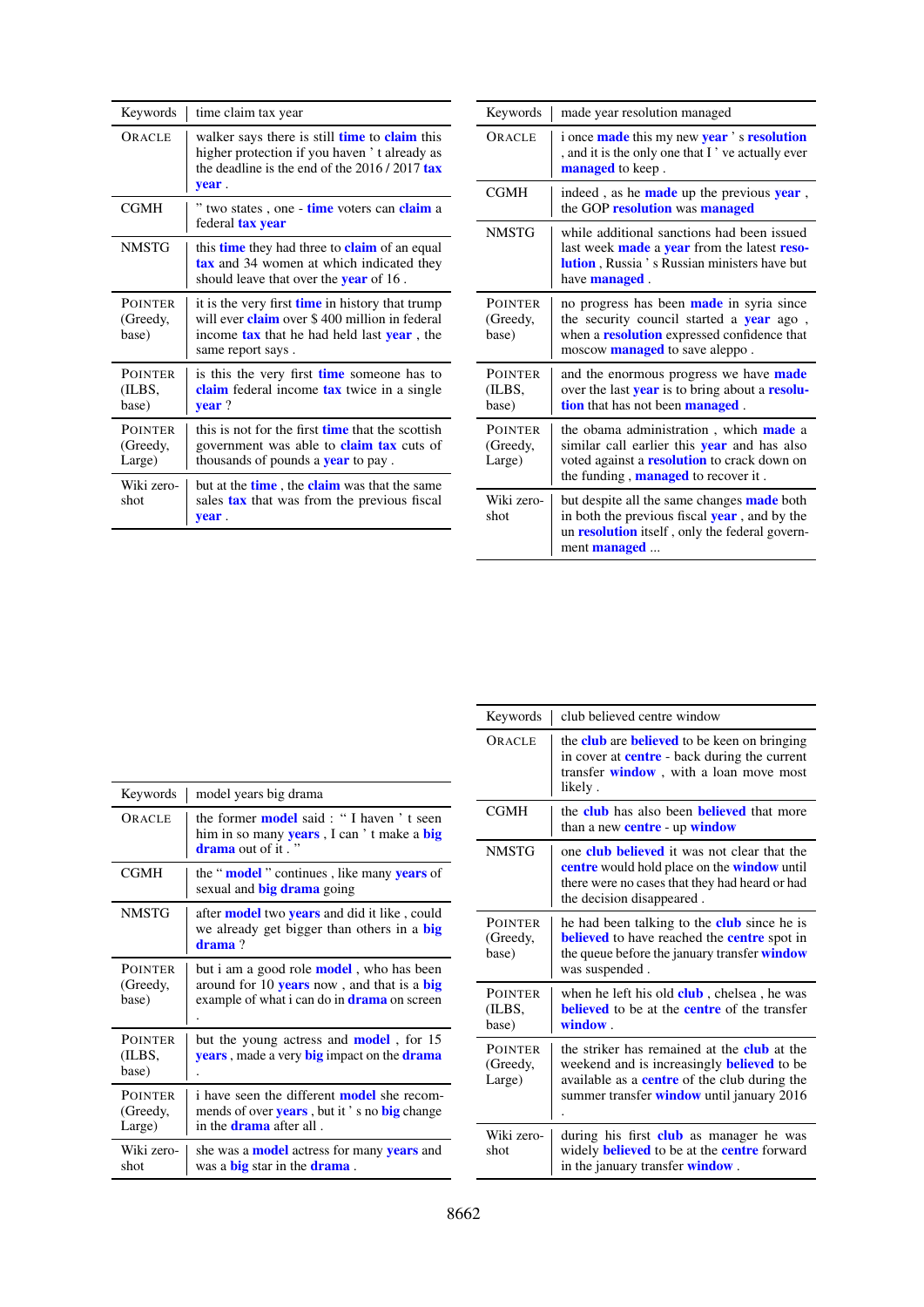| Keywords                             | great past decade city                                                                                                                       |
|--------------------------------------|----------------------------------------------------------------------------------------------------------------------------------------------|
| ORACLE                               | it's been a <b>great</b> time, the <b>past decade</b> or<br>so, to be the mayor of a major capital <b>city</b> .                             |
| <b>CGMH</b>                          | the great past decade is that so much of a new<br>home city                                                                                  |
| <b>NMSTG</b>                         | i like to thank you for me and I've wanted it<br>to grow in every <b>great past decade</b> over the<br>city, a very amazing time.            |
| <b>POINTER</b><br>(Greedy,<br>base)  | this is one of the <b>great</b> cities that he have<br>visited in the <b>past</b> two <b>decade</b> , the kansas<br>city, missouri, he says. |
| <b>POINTER</b><br>(ILBS,<br>base)    | you don't feel as <b>great</b> as you've been in<br>the <b>past decade</b> in a major <b>city</b> .                                          |
| <b>POINTER</b><br>(Greedy,<br>Large) | there has been a lot of <b>great</b> work here in the<br>past few years within more than a decade,<br>done for the <b>city</b> , he says.    |
| Wiki zero-<br>shot                   | there was a <b>great</b> success in the <b>past</b> during<br>the last <b>decade</b> for the <b>city</b> .                                   |

## <span id="page-14-0"></span>C Additional Generated Examples for Yelp Dataset

We provide two examples on Yelp dataset for how the model progressively generates the sentences in Table [8.](#page-14-1) All the generations are from the POINTER large model using greedy decoding.

We also provide some additional examples from the Yelp test set. The results includes keywords, human oracle, CGMH, NMSTG and our models. For our models, we include POINTER base and large models with greedy decoding and base model with ILBS. The large model with ILBS is time consuming so we omit them from the comparison.

<span id="page-14-1"></span>

| Stage      | Generated text sequence                                                                                                                                                                                                                                                                                                                                                           |
|------------|-----------------------------------------------------------------------------------------------------------------------------------------------------------------------------------------------------------------------------------------------------------------------------------------------------------------------------------------------------------------------------------|
| $0(X^0)$   | delicious love mole rice back                                                                                                                                                                                                                                                                                                                                                     |
| $1(X^1)$   | <b>restaurant</b> delicious <b>authentic</b> love <b>dish</b> mole<br><b>beans</b> rice <b>definitely</b> back !                                                                                                                                                                                                                                                                  |
| $2(X^2)$   | <b>new</b> restaurant so delicious fresh authentic, love<br><b>mexican</b> dish <b>called</b> mole with beans and rice<br>we definitely coming back more !                                                                                                                                                                                                                        |
| $3(X^3)$   | this new restaurant is so delicious, fresh and<br>authentic <b>tasting</b> i love the mexican style dish<br>, called the mole, with black beans, and white<br>rice. we will definitely be coming back for more                                                                                                                                                                    |
|            |                                                                                                                                                                                                                                                                                                                                                                                   |
| Stage      | Generated text sequence                                                                                                                                                                                                                                                                                                                                                           |
| $0(X^0)$   | joint great food great drinks greater staff                                                                                                                                                                                                                                                                                                                                       |
| $1(X^{1})$ | new joint around great location food variety<br>great craft drinks unless greater friendly staff !                                                                                                                                                                                                                                                                                |
| $2(X^2)$   | <b>is</b> new <b>breakfast</b> joint <b>be</b> around <b>area</b> great,<br>location excellent food nice variety selections<br>great of craft, drinks quite unless ask greater.<br>friendly and staff love !                                                                                                                                                                      |
| $3(X^3)$   | this is the new modern breakfast joint to be<br>found around the area. great atmosphere, cen-<br>tral location and excellent food. nice variety of<br>selections. great <b>selection</b> of <b>local</b> craft <b>beers</b><br>, <b>good</b> drinks. quite <b>cheap</b> unless you ask for<br>greater <b>price</b> very friendly <b>patio</b> and <b>fun</b> staff.<br>love $it!$ |

Table 8: Example of the progressive generation process with multiple stages from the POINTER model. New additions at each stage are marked as blue.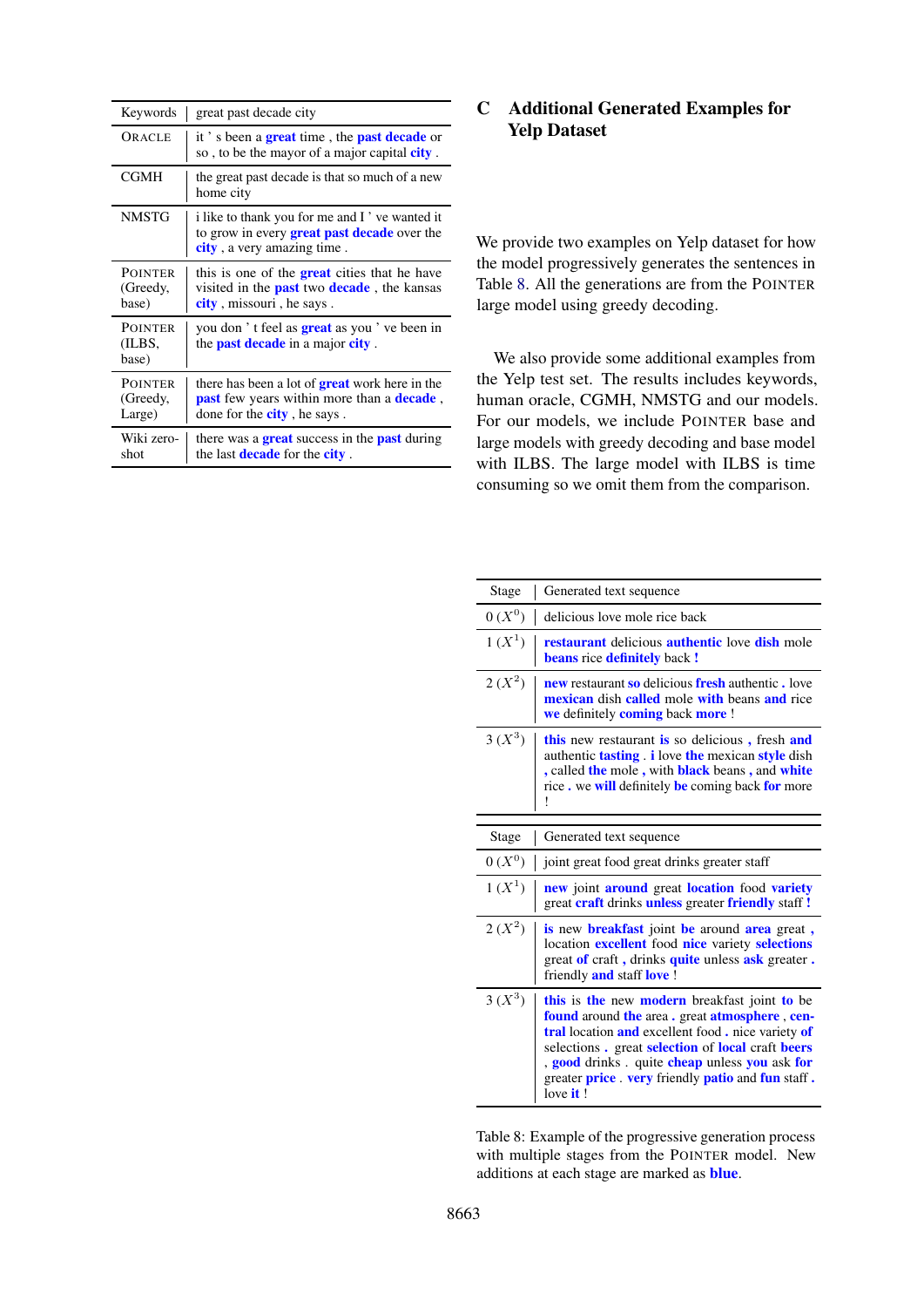| Keywords                             | service perfect delicious service awe-<br>some good place                                                                                                                                                                                                                                                                                                            |                               | Keywords good drinks love clients tighter great<br>service                                                                                                                                                                                                                                                                                       |  |  |
|--------------------------------------|----------------------------------------------------------------------------------------------------------------------------------------------------------------------------------------------------------------------------------------------------------------------------------------------------------------------------------------------------------------------|-------------------------------|--------------------------------------------------------------------------------------------------------------------------------------------------------------------------------------------------------------------------------------------------------------------------------------------------------------------------------------------------|--|--|
| ORACLE                               | yummy excellent <b>service</b> . ordered<br>the carne asada medium rare. it was<br>perfect. and delicious. their cus-<br>tomer service was awesome. they<br>were so friendly and made sure all<br>was <b>good</b> . i definitely recommend                                                                                                                           | ORACLE                        | great atmosphere, good food and<br>drinks . i love coming here in the fall<br>to spring to meet with <b>clients</b> . their<br>inside is a little small and makes sum-<br>mer a bit tighter, but still a great<br>staff with excellent service.                                                                                                  |  |  |
| <b>CGMH</b>                          | this place.<br>great service perfect food and deli-                                                                                                                                                                                                                                                                                                                  | <b>CGMH</b>                   | good drinks . i love how out clients<br>are tighter . great customer service                                                                                                                                                                                                                                                                     |  |  |
|                                      | cious service. awesome place and<br>good place !.                                                                                                                                                                                                                                                                                                                    | <b>NMSTG</b>                  |                                                                                                                                                                                                                                                                                                                                                  |  |  |
| <b>NMSTG</b>                         | service was perfect, delicious and<br>great service awesome service good<br>food . this <b>place</b> will go back.                                                                                                                                                                                                                                                   |                               | such <b>good</b> place with i love the mush-<br>room drinks . the menu they love the<br>clients. and tighter out the menu<br>are great service.                                                                                                                                                                                                  |  |  |
| <b>POINTER</b><br>(Greedy,<br>base)  | excellent food, great <b>service</b> , really<br>nice atmosphere, <b>perfect</b> amount of<br>spring rolls, delicious especially the<br>chicken and eel. the <b>service</b> was<br>very friendly and the prices are awe-<br>some too. for a female who loves<br>good japanese restaurant, this is def-<br>initely your place !                                       | POINTER<br>(Greedy,<br>base)  | this place is <b>good</b> . they have a wide<br>variety of <b>drinks</b> . this really fits<br>your taste. love the cozy bar that<br>allows <b>clients</b> to be able to fit very<br>tightly and <b>tighter</b> , better blending<br>with the crowd. great coffee, rea-<br>sonable prices, and friendly service                                  |  |  |
| <b>POINTER</b><br>(ILBS,<br>base)    | from the food to <b>service</b> . the foods<br>are <b>perfect</b> , they were <b>delicious</b> .<br>and <b>service</b> is beyond expectation.<br>christina was <b>awesome</b> , so many<br>good things about this place.                                                                                                                                             | POINTER<br>(ILBS,<br>base)    | nice place, with <b>good</b> vibe . nice mix<br>of drinks and intimate space . what<br>i really <b>love</b> about was there were so<br>more mature clients, and they can fit<br>in a <b>tighter</b> timeline . overall, <b>great</b>                                                                                                             |  |  |
| <b>POINTER</b><br>(Greedy,<br>Large) | absolutely loved the food and very<br>friendly <b>service</b> . i had the chicken<br>, it was cooked <b>perfect</b> and the<br>seafood pasta was thick and deli-<br>cious and not too heavy though. our<br>service guy at the front bar was so<br>awesome, he made sure we had a<br>good time . would definitely recom-<br>mend to try this <b>place</b> to anyone ! | POINTER<br>(Greedy,<br>Large) | atmosphere and excellent service.<br>really like this place . has a <b>good</b> dj<br>, good atmosphere and cool drinks<br>and quite nice lounge area. i love<br>this idea of having fun on your<br>clients and rubbing your feet to stand<br>up tighter than other ones. great va-<br>riety of drinks and pretty quick ser-<br>vice at the bar! |  |  |
| Wiki<br>zero-<br>shot                | he said the <b>service</b> was <b>perfect</b> ,<br>and <b>delicious</b> , and the <b>service</b> that<br>is <b>awesome</b> , and very <b>good</b> in its<br>place.                                                                                                                                                                                                   | Wiki<br>zero-<br>shot         | she is a <b>good</b> at <b>drinks</b> , and in <b>love</b><br>for him and all his <b>clients</b> , and he<br>enjoys a <b>tighter</b> schedule and has a<br>great food and a generous service.                                                                                                                                                    |  |  |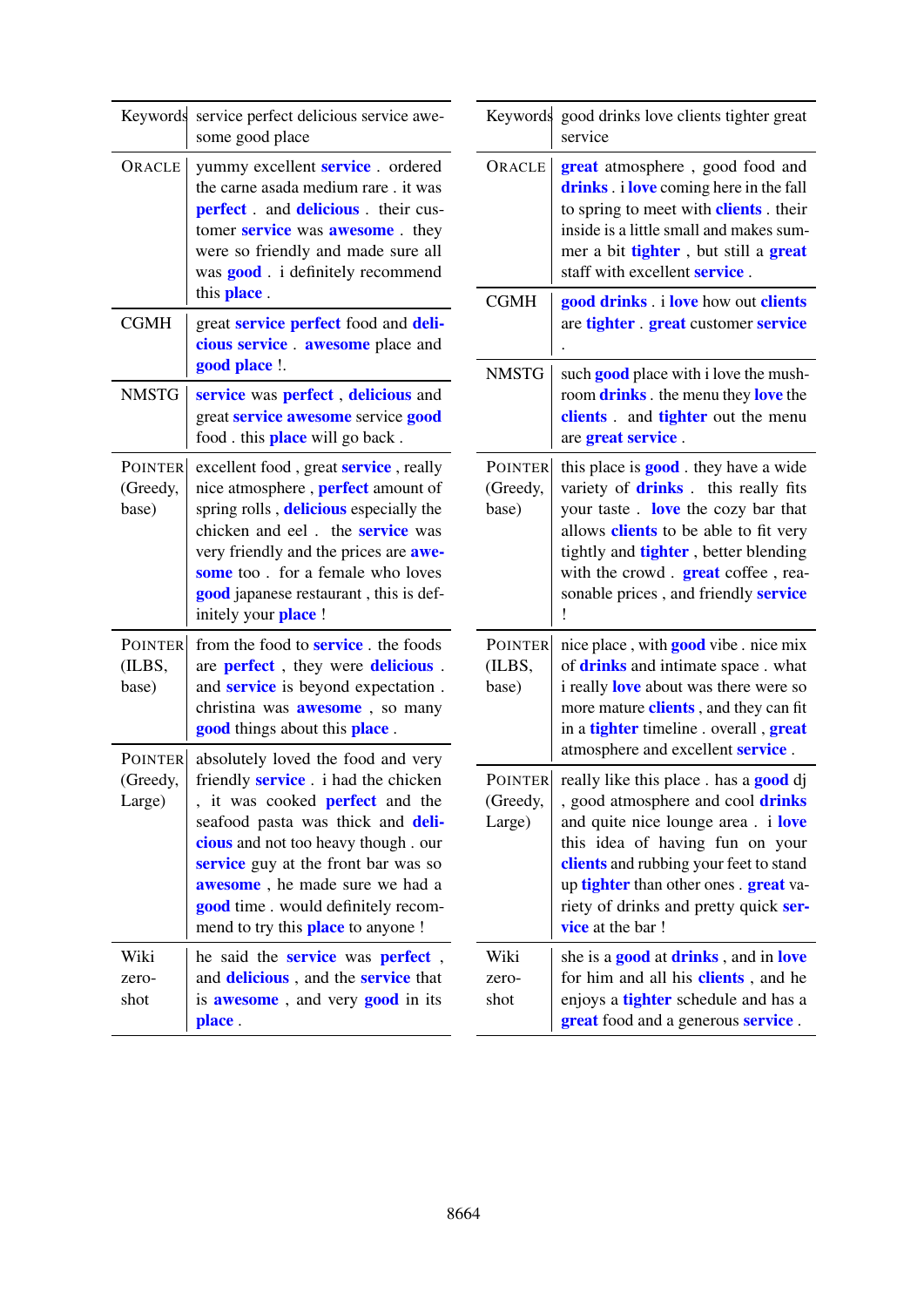|                                      | Keywords joint great food great drinks greater<br>staff                                                                                                                                                                                                                                                                                       |
|--------------------------------------|-----------------------------------------------------------------------------------------------------------------------------------------------------------------------------------------------------------------------------------------------------------------------------------------------------------------------------------------------|
| ORACLE                               | apteka is seriously all around the best<br>vegan joint in the burgh . great food<br>, great drinks, greater staff.                                                                                                                                                                                                                            |
| <b>CGMH</b>                          | very cool joint with great food,<br>great drinks and even greater staff<br>$\cdot$ !                                                                                                                                                                                                                                                          |
| <b>NMSTG</b>                         | awesome <b>joint</b> . great service.<br><b>great food</b> great <b>drinks</b> . good to<br>greater and great staff!                                                                                                                                                                                                                          |
| <b>POINTER</b><br>(Greedy,<br>base)  | my favorite local joint around old<br>town . <b>great</b> atmosphere, amazing<br>food, delicious and delicious coffee,<br><b>great</b> wine selection and delicious<br>cold drinks, oh and maybe even<br>a <b>greater</b> patio space and energetic<br>front desk <b>staff</b> .                                                              |
| <b>POINTER</b><br>(ILBS,<br>base)    | the best breakfast joint in charlotte<br>great service and amazing food.<br>they have <b>great</b> selection of <b>drinks</b><br>that suits the <b>greater</b> aesthetic of the<br>staff.                                                                                                                                                     |
| <b>POINTER</b><br>(Greedy,<br>Large) | this is the new modern breakfast<br>joint to be found around the area<br><b>great</b> atmosphere, central loca-<br>tion and excellent <b>food</b> . nice vari-<br>ety of selections . great selection<br>of local craft beers, good drinks<br>quite cheap unless you ask for<br>greater price. very friendly patio<br>and fun staff. love it! |
| Wiki<br>zero-<br>shot                | it is a joint owner of the <b>great</b> society<br>of irish food, and the great britain<br>and soft drinks, and the greater<br>britain and its <b>staff</b> .                                                                                                                                                                                 |

| Keywords                             | service polite professional affordable<br>work safe tree                                                                                                                                                                                                                                                                                             |
|--------------------------------------|------------------------------------------------------------------------------------------------------------------------------------------------------------------------------------------------------------------------------------------------------------------------------------------------------------------------------------------------------|
| ORACLE                               | aron's tree service were very polite<br>and <b>professional</b> . they are very af-<br>fordable. they arrived a little early<br>and got right to <b>work</b> . they were<br>quick and safe. they cleaned up<br>and hauled out the tree trimmings<br>. i highly recommend them.                                                                       |
| <b>CGMH</b>                          | excellent customer service, polite,<br>professional, and affordable work<br>, safe bike tree.                                                                                                                                                                                                                                                        |
| <b>NMSTG</b>                         | excellent food and <b>service</b> and are<br>amazing service and <b>polite</b> and <b>pro-</b><br>fessional . affordable it work out<br>safe on sun tree!                                                                                                                                                                                            |
| <b>POINTER</b><br>(Greedy,<br>base)  | amazing customer <b>service</b> . so <b>polite</b><br>and very <b>professional</b> , and very<br>affordable. such great work done<br>at the <b>safe</b> end of a <b>tree</b> .                                                                                                                                                                       |
| <b>POINTER</b><br>(ILBS,<br>base)    | excellent customer service, very po-<br>lite, and very <b>professional</b> . honest<br>and affordable pricing. i will defi-<br>nitely get the <b>work</b> done here for the<br>safe parts of my tree.                                                                                                                                                |
| <b>POINTER</b><br>(Greedy,<br>Large) | diane provides customers with great<br>customer service. technician mike<br>was very <b>polite</b> and helpful . clean<br>facility, very <b>professional</b> , and al-<br>ways responsive . quick and <b>afford-</b><br>able as well . i had very nice work<br>done . we have now found someone<br>safe. thank you big two buck tree<br>shrub care ! |
| Wiki<br>zero-<br>shot                | customer service should be more po-<br>lite, and more <b>professional</b> , and<br>more <b>affordable</b> , and will <b>work</b> in<br>a safe place under the family tree.                                                                                                                                                                           |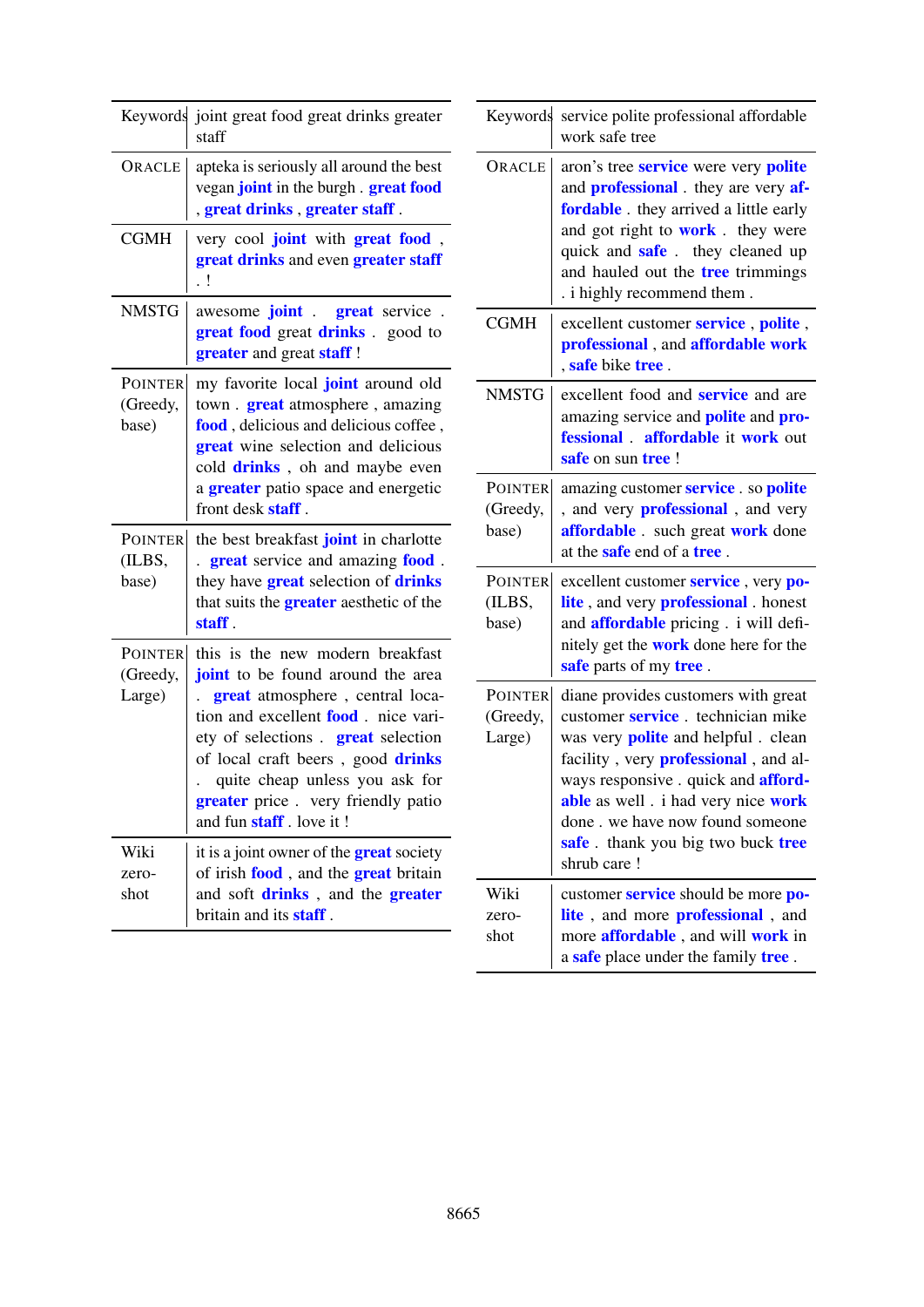| Keywords hesitate give customers chicken rice<br>decent list |                                                                                                                                                                                                                                                                                                                                                                                                                   | Keywords good potential bad maintained re-<br>placed dirty disgusting |                                                                                                                                                                                                                                                                                                                                                                       |  |  |
|--------------------------------------------------------------|-------------------------------------------------------------------------------------------------------------------------------------------------------------------------------------------------------------------------------------------------------------------------------------------------------------------------------------------------------------------------------------------------------------------|-----------------------------------------------------------------------|-----------------------------------------------------------------------------------------------------------------------------------------------------------------------------------------------------------------------------------------------------------------------------------------------------------------------------------------------------------------------|--|--|
| ORACLE                                                       | <i>i</i> hesitate to give them the five stars<br>they deserve because they have a re-<br>ally small dining area and more cus-<br>tomers, selfishly, would complicate<br>things for me. chicken panang is<br>quite good with a superb brown rice<br>. decent wine list . after three visits<br>the wait staff remembered what i like<br>(complicated) and always get the                                           | ORACLE                                                                | has <b>good</b> potential but very bad<br>maintained. the padding is done<br>, needs to be <b>replaced</b> , holes every-<br>where . so are those huge flowers or<br>what ever those are . ripped . very<br>dirty too. there was a a very dirty<br>towel laying on the floor disgusting<br>. please the city of vegas come and<br>clean it!                           |  |  |
| <b>CGMH</b>                                                  | order right.<br>they <b>hesitate</b> to <b>give customers</b> their<br>chicken fried rice and a decent wine                                                                                                                                                                                                                                                                                                       | <b>CGMH</b>                                                           | good potential but bad service. not<br>maintained. it replaced a dirty box<br>disgusting                                                                                                                                                                                                                                                                              |  |  |
| <b>NMSTG</b>                                                 | list.<br>they <b>hesitate</b> to an wonderful time<br>to <b>give</b> it about a table, love the<br>customers chicken rice and dishes                                                                                                                                                                                                                                                                              | <b>NMSTG</b>                                                          | do a <b>good</b> price. not like the and<br>potential bad maintained has dis-<br>gusting . replaced been, dirty and<br>disgusting.                                                                                                                                                                                                                                    |  |  |
| <b>POINTER</b><br>(Greedy,<br>base)                          | seafood and <b>decent</b> at the <b>list</b> .<br>i just did not even <b>hesitate</b> to admit,<br>i should <b>give</b> credit cards to my cus-<br>tomers here. the beijing chicken<br>and fried rice were spot on, a de-<br>cent side on my favorite list.                                                                                                                                                       | <b>POINTER</b><br>(Greedy,<br>base)                                   | the food was very <b>good</b> it really has<br>more <b>potential</b> maybe, but it smells<br>really <b>bad</b> its not very well main-<br>tained either. trash cans were re-<br>placed only when they were dirty.<br>the floors were utterly <b>disgusting</b> .                                                                                                      |  |  |
| <b>POINTER</b><br>(ILBS,<br>base)                            | i don't have to <b>hesitate</b> that they<br>should give five stars . i will be one<br>of their repeat <b>customers</b> . like the<br>basil chicken and basil fried rice, it<br>was <b>decent</b> on my list.                                                                                                                                                                                                     | POINTER<br>(ILBS,<br>base)                                            | the food is really <b>good</b> . this loca-<br>tion has <b>potential</b> to be pretty <b>bad</b><br>and not very well <b>maintained</b> when<br>it was <b>replaced</b> , its super <b>dirty</b> , just<br>plain disgusting.                                                                                                                                           |  |  |
| <b>POINTER</b><br>(Greedy,<br>Large)                         | service is very slow, don't hesitate<br><b>POINTER</b><br>(Greedy,<br>to tell manager to <b>give</b> some feed-<br>backs as their job is to take care of<br>Large)<br>their customers. had the vegetable<br>medley soup and <b>chicken</b> .<br>both<br>were cooked well. the garlic rice<br>did not have the vegetable and was<br>fairly <b>decent</b> . they are changing the<br>flavor and list of menu items. |                                                                       | this gym is not so <b>good</b> . overall it<br>has a lot of <b>potential</b> for being better<br>but it is too <b>bad</b> that it is not clean<br>and un <b>maintained</b> and towels are in<br>desperate need to be <b>replaced</b> regu-<br>larly . the floors are very <b>dirty</b> and<br>the higher floors have become filthy<br>disgusting when i visited here. |  |  |
| Wiki<br>zero-<br>shot                                        | he did not <b>hesitate</b> himself to <b>give</b> it<br>to his customers, such as chicken<br>, and steamed rice, a very decent<br>item on the <b>list</b> .                                                                                                                                                                                                                                                       | Wiki<br>zero-<br>shot                                                 | it is <b>good</b> it has no <b>potential</b> , and the<br><b>bad</b> taste can be maintained until<br>they are <b>replaced</b> by a <b>dirty</b> , and<br>disgusting one.                                                                                                                                                                                             |  |  |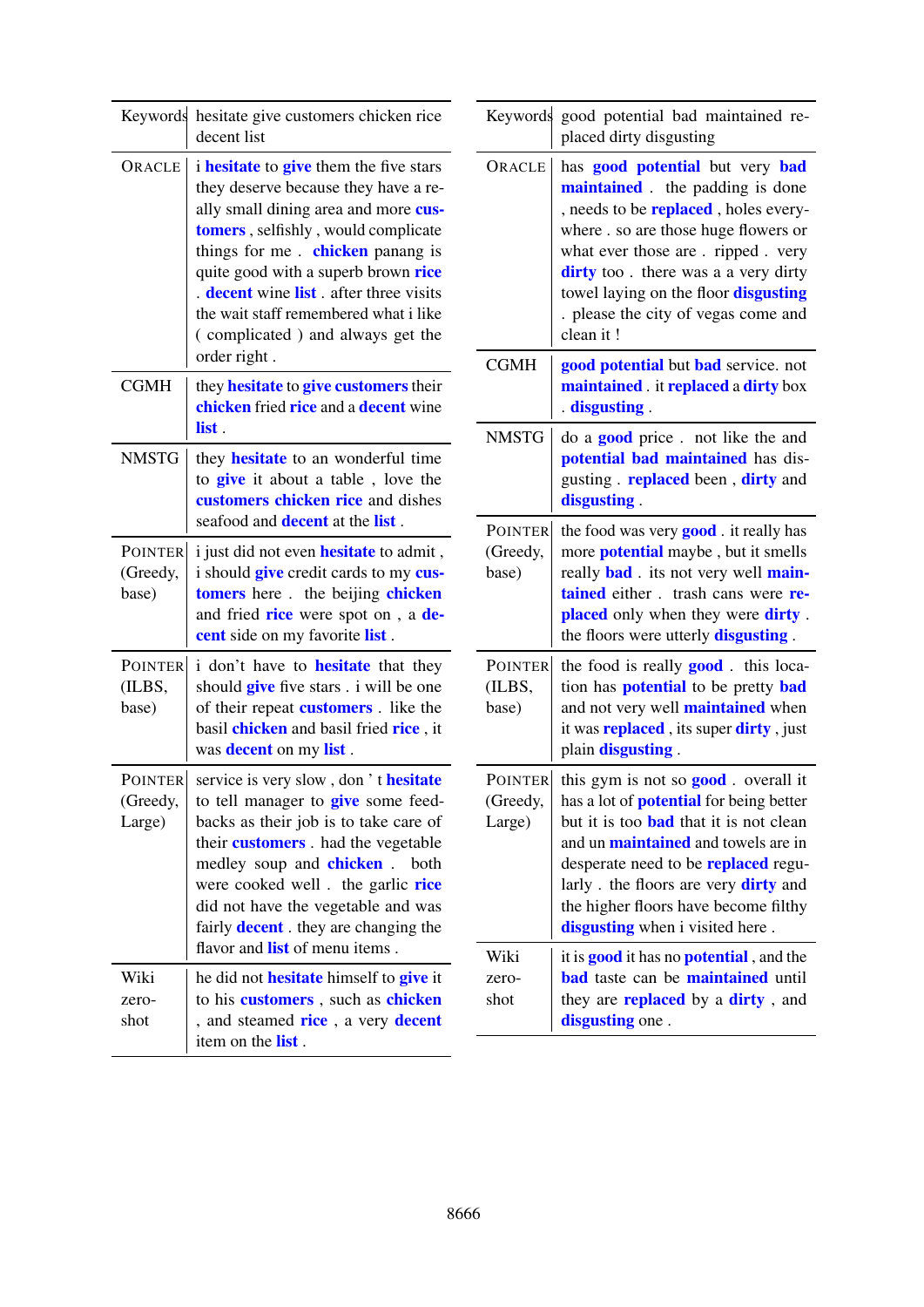| Keywords                             | love animal style long line expected<br>quick                                                                                                                                                                                                                                                                                  |
|--------------------------------------|--------------------------------------------------------------------------------------------------------------------------------------------------------------------------------------------------------------------------------------------------------------------------------------------------------------------------------|
| ORACLE                               | who doesn t love in and out ani-<br>mal style is a must. long line but<br>expected, it goes quick anyways so<br>don t let that discourage you.                                                                                                                                                                                 |
| <b>CGMH</b>                          | love this place . animal style food.<br>long line than expected for quick.                                                                                                                                                                                                                                                     |
| <b>NMSTG</b>                         | love animal chicken. it was style<br>long a bit so good. the line is it was<br>even on on a time and we <b>expected</b><br>to go but <b>quick</b> .                                                                                                                                                                            |
| <b>POINTER</b><br>(Greedy,<br>base)  | great little breakfast spot. i love<br>having the double with <b>animal style</b><br>fries and protein style etc. have a<br>super long wait line, but its just as<br>expected and it always moves pretty<br>quick too.                                                                                                         |
| <b>POINTER</b><br>(ILBS,<br>base)    | y all you just gotta love about this<br>place is the double <b>animal style</b> and<br>protein style . it was a long line, but<br><i>i</i> expected it to be quick.                                                                                                                                                            |
| <b>POINTER</b><br>(Greedy,<br>Large) | great burger and good price. i love<br>that they have non chain locations . i<br>like the <b>animal style</b> fries too. have<br>to wait <b>long</b> as there is always traf-<br>fic but the <b>line</b> can be much shorter<br>than i had <b>expected</b> and they are al-<br>ways send out pretty quick. very<br>impressed ! |
| Wiki<br>zero-<br>shot                | he also has love with the <b>animal</b> and<br>his style, and was long as the finish<br>line, and was expected to be quick                                                                                                                                                                                                     |

| Keywords                             | great great service happy found close<br>home                                                                                                                                                                                                                                                                               |
|--------------------------------------|-----------------------------------------------------------------------------------------------------------------------------------------------------------------------------------------------------------------------------------------------------------------------------------------------------------------------------|
| ORACLE                               | great sushi and great service. i m<br>really <b>happy</b> to have <b>found</b> a good<br>sushi place so close to home !                                                                                                                                                                                                     |
| <b>CGMH</b>                          | great price and great customer ser-<br>vice. very happy that i found this<br>place close to my home.                                                                                                                                                                                                                        |
| <b>NMSTG</b>                         | great food and great service.<br>a<br>happy and found a year in close for<br>them. keep them <b>home</b> here.                                                                                                                                                                                                              |
| <b>POINTER</b><br>(Greedy,<br>base)  | amazing food. great quality food<br>great prices and friendly service<br>staff. so <b>happy</b> and surprised to have<br>finally found such a wonderful nail<br>salon so <b>close</b> to my work and <b>home</b>                                                                                                            |
| <b>POINTER</b><br>(ILBS,<br>base)    | this is just great food<br>great<br>food and wonderful <b>service</b> . very<br>happy to have finally found a chi-<br>nese restaurant close to my home.                                                                                                                                                                     |
| <b>POINTER</b><br>(Greedy,<br>Large) | wow . i have been here twice . <b>great</b><br>times here. food always has been<br>great and the customer service was<br>wonderful . i am very <b>happy</b> that<br>we finally <b>found</b> our regular pad thai<br>restaurant that is <b>close</b> to where we<br>work now and our <b>home</b> . pleasantly<br>surprised ! |
| Wiki<br>zero-<br>shot                | he was a <b>great</b> teacher and a <b>great</b><br>love of the <b>service</b> he was very<br>happy, and he found himself in the                                                                                                                                                                                            |

## <span id="page-18-0"></span>D Additional Human Evaluation information and Results

There were 145 judges in all: 5 judges evaluated each pair of outputs to be reasonably robust against spamming. P-values are all p¡0.00001 (line 721), computed using 10000 bootstrap replications. Judges were lightly screened by our organization for multiple screening tasks.

We present the additional human evaluation results on POINTER large model vs base model in table [11.](#page-19-1) In general, for the news dataset the results are mixed. For the yelp dataset, the large model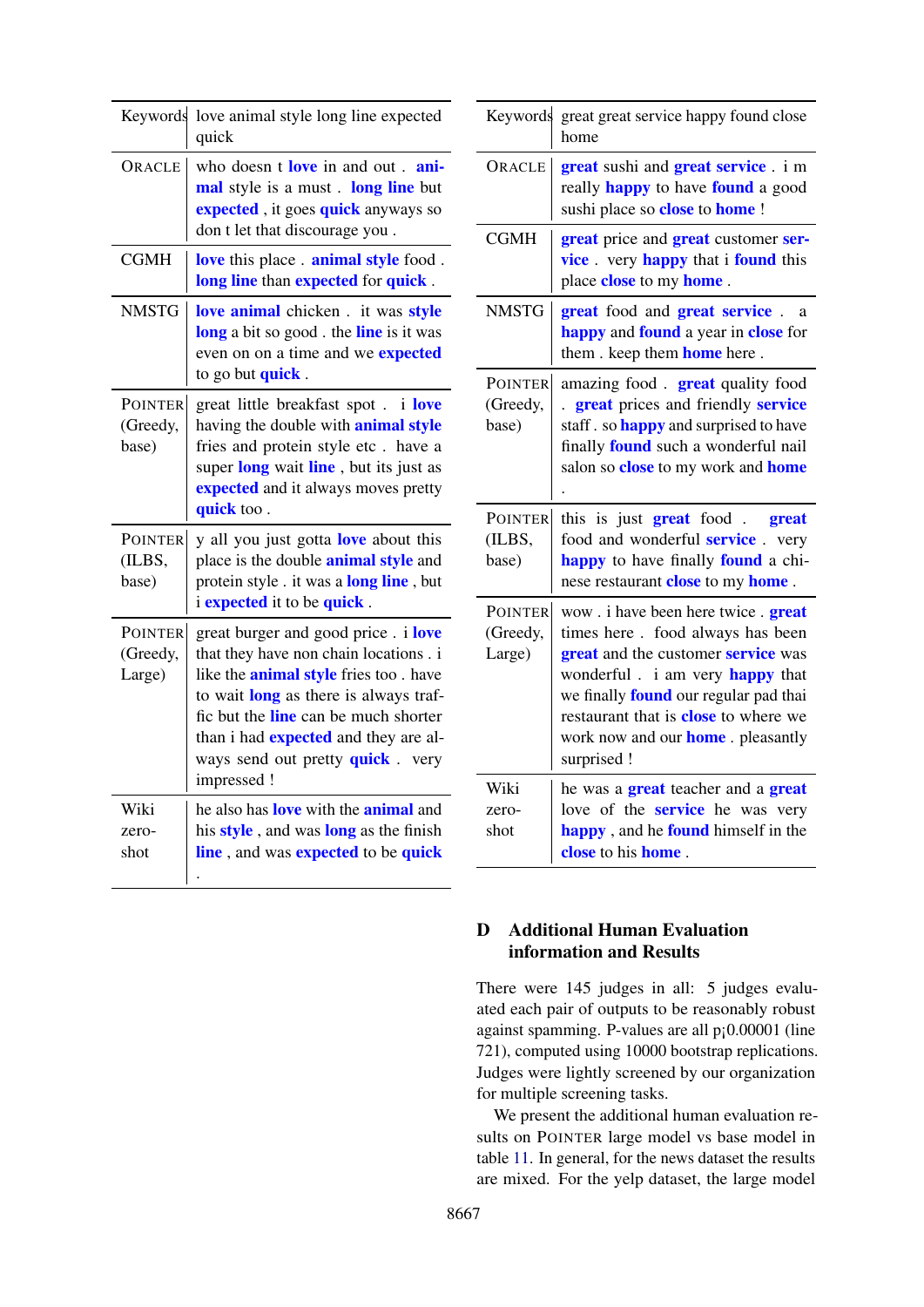<span id="page-19-2"></span>

|                  | <b>NIST</b>              |       | <b>BLEU</b> |                          | <b>METEOR</b>            | Entropy | Dist   |        | <b>PPL</b> | Avg Len |
|------------------|--------------------------|-------|-------------|--------------------------|--------------------------|---------|--------|--------|------------|---------|
| Method           | $N-2$                    | $N-4$ | $B-2$       | $B-4$                    |                          | E-4     | $D-1$  | $D-2$  |            |         |
| Greedy (+Wiki)   | 3.04                     | 3.06  | 13.01%      | $2.51\%$                 | 16.38%                   | 10.22   | 11.10% | 57.78% | 56.7       | 31.32   |
| ILBS $(+Wiki)$   | 3.20                     | 3.22  | 14.00%      | 2.99%                    | $15.71\%$                | 9.86    | 13.17% | 61.22% | 66.4       | 22.59   |
| Greedy (+Wiki,L) | 3.28                     | 3.30  | 14.04%      | $3.04\%$                 | 15.90%                   | 10.09   | 12.23% | 60.86% | 54.7       | 27.99   |
| Wiki zero-shot   | 2.80                     | 2.82  | 11.38%      | $1.84\%$                 | 15.12%                   | 9.73    | 14.33% | 53.97% | 62.9       | 20.68   |
| Human            | $\overline{\phantom{0}}$ |       |             | $\overline{\phantom{0}}$ | $\overline{\phantom{0}}$ | 10.05   | 11.80% | 62.44% | 47.4       | 27.85   |

Table 9: Additional evaluation results on the News dataset. ILBS denotes beam search. "+Wiki" denotes finetuning on the Wiki-pretrained model. "Human" represents the held-out human reference. "Wiki zero-shot" represents zero-shot generation from the pre-trained model.

<span id="page-19-3"></span>

|                |                          | <b>NIST</b> | <b>BLEU</b> |                          | <b>METEOR</b>            | Entropy |          | Dist      | <b>PPL</b> | Avg Len |
|----------------|--------------------------|-------------|-------------|--------------------------|--------------------------|---------|----------|-----------|------------|---------|
| Method         | $N-2$                    | $N-4$       | $B-2$       | $B-4$                    |                          | $E-4$   | $D-1$    | $D-2$     |            |         |
| Greedy (+Wiki) | 3.27                     | 3.30        | 15.63%      | $3.32\%$                 | 16.14%                   | 10.64   | $7.51\%$ | $46.12\%$ | 71.9       | 48.22   |
| ILBS $(+Wiki)$ | 3.34                     | 3.38        | 16.68%      | $3.65\%$                 | 15.57%                   | 10.44   | 9.43%    | 50.66%    | 61.0       | 35.18   |
| Large (+Wiki)  | 3.49                     | 3.53        | 16.78%      | $3.79\%$                 | 16.69%                   | 10.56   | $6.94\%$ | 41.2%     | 55.5       | 48.05   |
| Wiki zero-shot | 0.86                     | 0.87        | 8.56%       | 1.30%                    | 12.85%                   | 9.90    | 10.09%   | 41.97%    | 62.9       | 26.80   |
| Human          | $\overline{\phantom{0}}$ |             |             | $\overline{\phantom{0}}$ | $\overline{\phantom{0}}$ | 10.70   | 10.67%   | 52.57%    | 55.4       | 50.36   |

Table 10: Additional evaluation results on the Yelp dataset. ILBS denotes beam search. "+Wiki" denotes finetuning on the Wiki-pretrained model. "Human" represents the held-out human reference. "Wiki zero-shot" represents zero-shot generation from the pre-trained model.

<span id="page-19-1"></span>

| <b>Informativeness:</b> A and B, which is more semantically meaningful and consistent? |       |         |          |          |              |               |          |                |         |          |          |           |                   |
|----------------------------------------------------------------------------------------|-------|---------|----------|----------|--------------|---------------|----------|----------------|---------|----------|----------|-----------|-------------------|
| News dataset                                                                           |       |         |          |          |              | Yelp dataset  |          |                |         |          |          |           |                   |
| System A                                                                               |       | Neutral |          | System B |              |               | System A |                | Neutral |          | System B |           |                   |
| POINTER(large)                                                                         | 35.4% |         | 27.7%    |          | 36.9%        | POINTER(base) |          | POINTER(large) | 41.4%   |          | 26.6%    | 32.1%     | POINTER(base) *** |
| POINTER(large)                                                                         | 20.3% |         | 22.7%    |          | 57.1%        | Human ***     |          | POINTER(large) | 27.2%   |          | 24.4%    | 48.5%     | Human ***         |
| <b>Fluency:</b> A and B, which is more grammatical and fluent?                         |       |         |          |          |              |               |          |                |         |          |          |           |                   |
| News dataset                                                                           |       |         |          |          | Yelp dataset |               |          |                |         |          |          |           |                   |
| System A                                                                               |       | Neutral |          | System B |              | System A      |          | Neutral        |         | System B |          |           |                   |
| POINTER(large)                                                                         | 38.4% |         | 28.5%    |          | $33.2\%$     | POINTER(base) |          | POINTER(large) | 41.1%   |          | 28.1%    | $30.8 \%$ | POINTER(base) *** |
| POINTER(large)                                                                         | 16.7% |         | 15.8%    |          | 67.5%        | Human ***     |          | POINTER(large) | 27.1%   |          | 21.9%    | 51.1%     | Human ***         |
| <b>Informativeness:</b> A and B, which is more informative?                            |       |         |          |          |              |               |          |                |         |          |          |           |                   |
| News dataset                                                                           |       |         |          |          |              | Yelp dataset  |          |                |         |          |          |           |                   |
| System A<br>Neutral                                                                    |       |         | System B |          |              |               | System A |                | Neutral |          | System B |           |                   |
| POINTER(large)                                                                         | 32.1% |         | 27.6%    |          | 40.4 $%$     | POINTER(base) |          | POINTER(large) | 41.6%   |          | 25.0%    | 33.4%     | POINTER(base) *** |
| POINTER(large)                                                                         | 31.9% |         | 17.1%    |          | 51.0%        | Human ***     |          | POINTER(large) | 35.9%   |          | 14.7%    | 49.4%     | Human ***         |

Table 11: **Human Evaluation** on two datasets for semantic consistency, fluency and informativeness, showing preferences (%) for our POINTER(large) model vis-a-vis POINTER(base) model and real human responses. Numbers in bold indicate the most preferred systems. Significant differences ( $p \le 0.001$ ) are indicated as \*\*\*.

wins with a large margin. All results are still far away from the human oracle in all three aspects.

### <span id="page-19-0"></span>E Additional Automatic Evaluation **Results**

We provide the full evaluation result data including Wikipedia zero-shot learning results in Table [9](#page-19-2) and Table [10.](#page-19-3) Note that zero-shot generations from Wikipedia pre-trained model yield the lowest perplexity, presumably because the Wikipedia dataset is large enough so that the model trained on it can learn language variability, thus delivering fluent generated results.

## F Inference Details

During inference time, we use a decaying schedule to discourage the model from generating noninteresting tokens, including [NOI] and some other special tokens, punctuation and stop words. To do this, we use a decay multiplier  $\eta$  on the logits of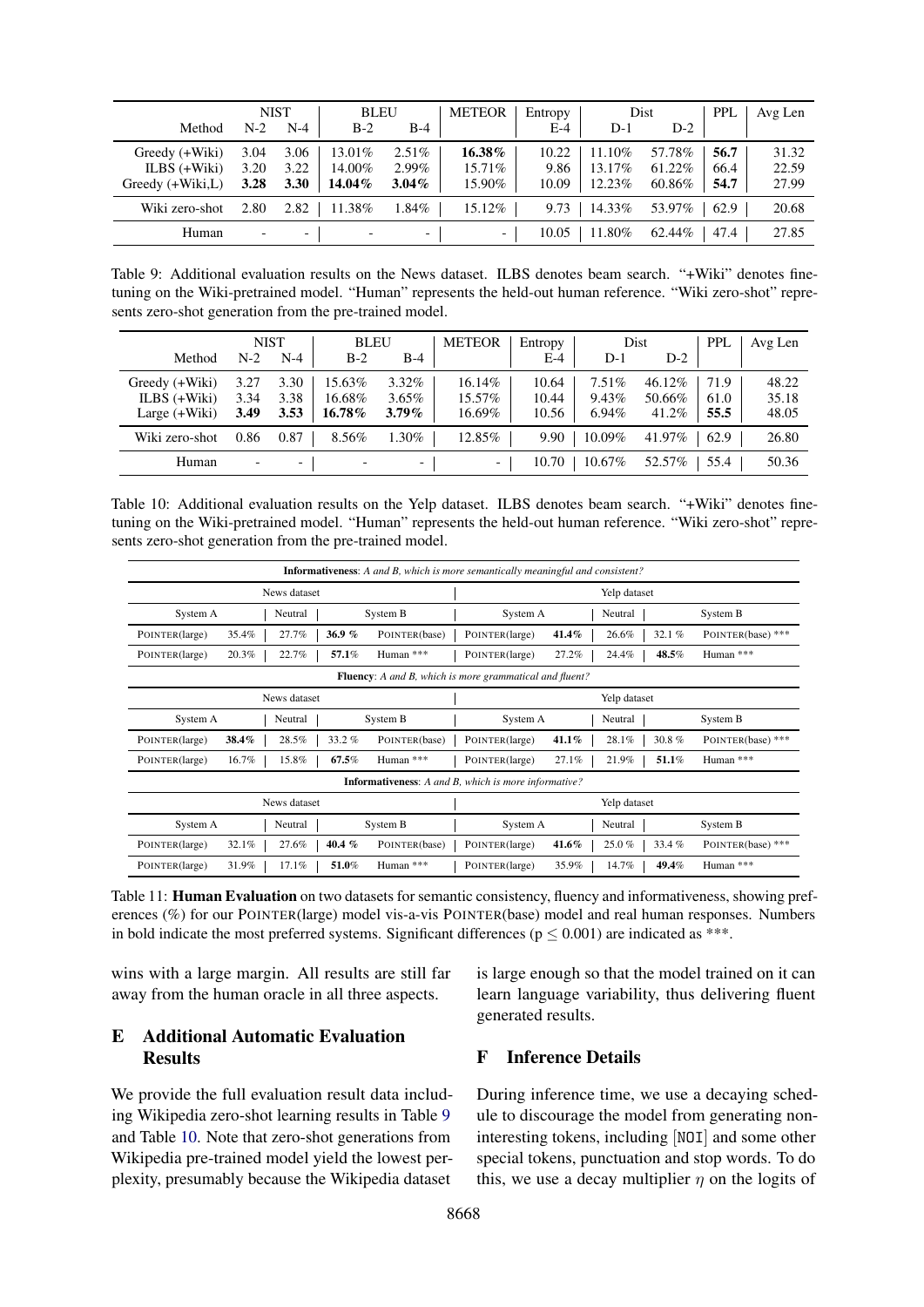these tokens before computing the softmax. The  $\eta$ is set to be  $\eta = \min(0.5 + \lambda * s)$ , where s is the current stage and  $\lambda$  is an annealing hyper-parameter. In most of the experiments,  $\lambda$  is set at 0.5

# <span id="page-20-0"></span>G Human Evaluation Template

See Figure [2](#page-21-0) for human evaluation template